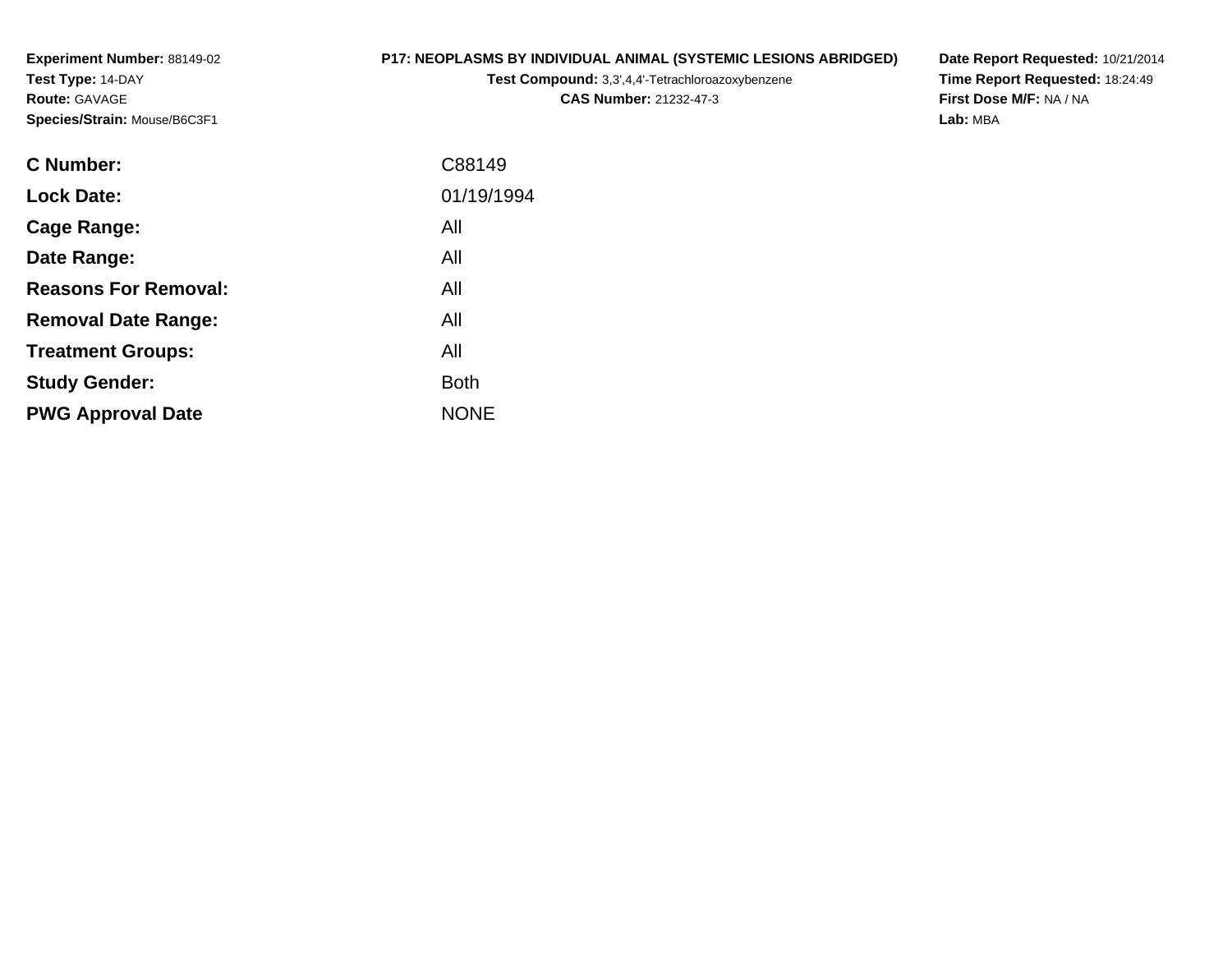### **Test Type:** 14-DAY

**Route:** GAVAGE

**Species/Strain:** Mouse/B6C3F1

#### **P17: NEOPLASMS BY INDIVIDUAL ANIMAL (SYSTEMIC LESIONS ABRIDGED)**

**Test Compound:** 3,3',4,4'-Tetrachloroazoxybenzene

**CAS Number:** 21232-47-3

**Date Report Requested:** 10/21/2014**Time Report Requested:** 18:24:49**First Dose M/F:** NA / NA**Lab:** MBA

| <b>B6C3F1 Mouse Male</b><br>0 MG/KG                | DAY ON TEST      | 0<br>0<br>1<br>$\overline{7}$        | 0<br>$\boldsymbol{\theta}$<br>$\boldsymbol{l}$<br>$\overline{7}$ | 0<br>0<br>1<br>$\overline{7}$ | 0<br>$\pmb{\theta}$<br>1<br>$\overline{7}$ | 0<br>0<br>$\boldsymbol{l}$<br>$\overline{7}$ |                       |
|----------------------------------------------------|------------------|--------------------------------------|------------------------------------------------------------------|-------------------------------|--------------------------------------------|----------------------------------------------|-----------------------|
|                                                    | <b>ANIMAL ID</b> | $\boldsymbol{0}$<br>0<br>0<br>0<br>1 | 0<br>0<br>$\mathbf 0$<br>0<br>$\mathfrak{p}$                     | 0<br>0<br>0<br>0<br>3         | 0<br>0<br>0<br>0<br>4                      | $\mathbf 0$<br>0<br>0<br>0<br>5              | <i><b>*TOTALS</b></i> |
| <b>Alimentary System</b>                           |                  |                                      |                                                                  |                               |                                            |                                              |                       |
| Gallbladder                                        |                  | +                                    | $\ddot{}$                                                        | $\ddot{}$                     | $\ddot{}$                                  | $\ddot{}$                                    | 5                     |
| Liver                                              |                  | $+$                                  | $+$                                                              | $+$                           | $\ddot{}$                                  | $\ddot{}$                                    | 5                     |
| Stomach, Forestomach                               |                  | $+$                                  | $+$ $-$                                                          | $+$ $-$                       | $+$                                        | $\ddot{}$                                    | 5                     |
| Stomach, Glandular<br><b>Cardiovascular System</b> |                  | $\ddot{}$                            | $\ddot{}$                                                        | $\ddot{}$                     | $\ddot{}$                                  | $\ddot{}$                                    | 5                     |
| <b>NONE</b><br><b>Endocrine System</b>             |                  |                                      |                                                                  |                               |                                            |                                              |                       |
| <b>NONE</b><br><b>General Body System</b>          |                  |                                      |                                                                  |                               |                                            |                                              |                       |
| <b>NONE</b><br><b>Genital System</b>               |                  |                                      |                                                                  |                               |                                            |                                              |                       |
| <b>NONE</b><br><b>Hematopoietic System</b>         |                  |                                      |                                                                  |                               |                                            |                                              |                       |
| Lymph Node, Mesenteric                             |                  | ÷                                    | ÷                                                                | $\ddot{}$                     | +                                          | $\ddot{}$                                    | 5                     |
| Spleen                                             |                  | +                                    | $\ddot{}$                                                        | $+$                           | +                                          | $\ddot{}$                                    | 5                     |
| Thymus<br><b>Integumentary System</b>              |                  | $\ddot{}$                            | ÷                                                                | $\div$                        | $\ddot{}$                                  | $\ddot{}$                                    | 5                     |
| <b>NONE</b>                                        |                  |                                      |                                                                  |                               |                                            |                                              |                       |

\* ..Total animals with tissue examined microscopically; Total animals with tumor **M** . Missing tissue M ..Missing tissue

+ ..Tissue examined microscopically

I ..Insufficient tissue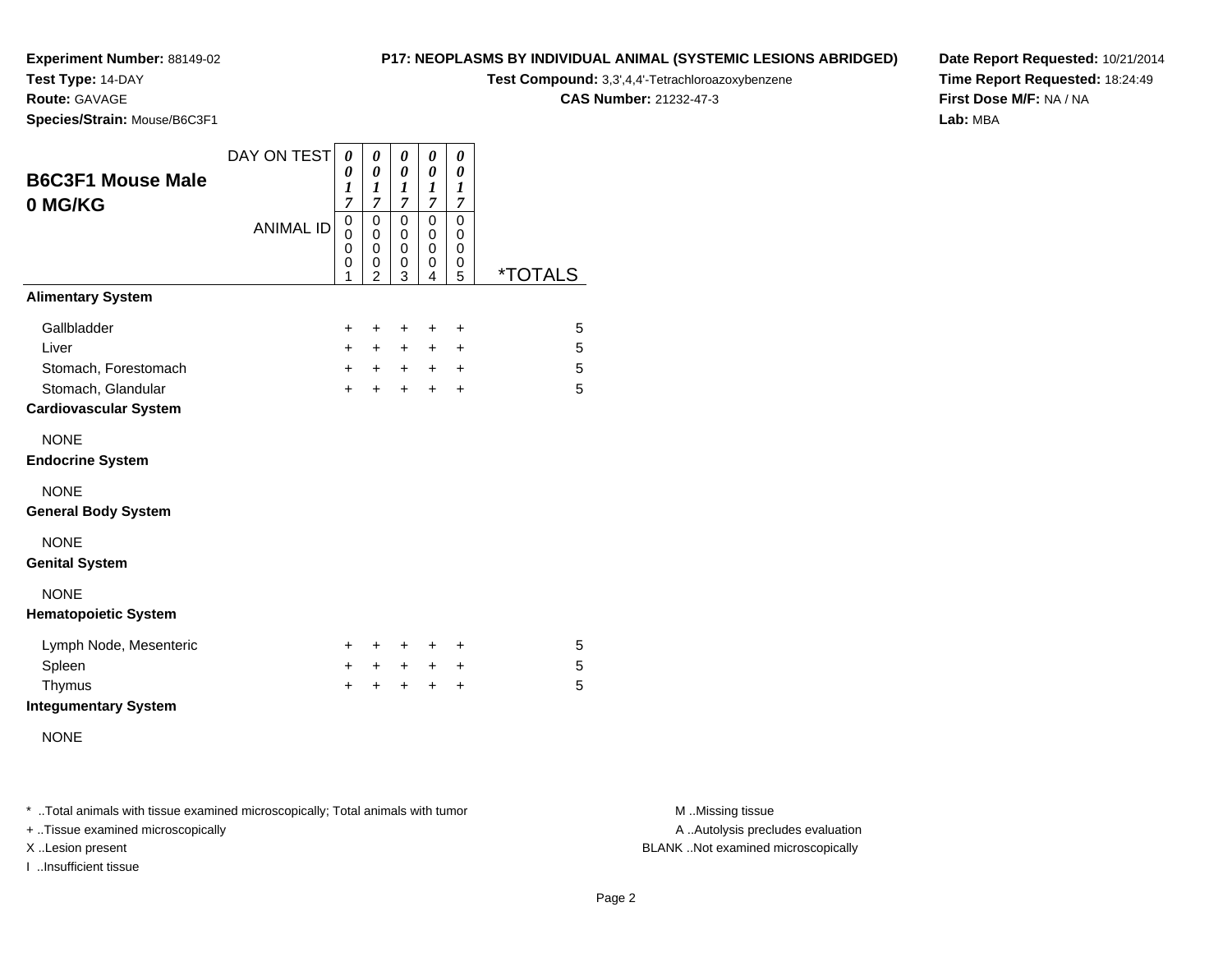### **Test Type:** 14-DAY

**Route:** GAVAGE

**Species/Strain:** Mouse/B6C3F1

| <b>P17: NEOPLASMS BY INDIVIDUAL ANIMAL (SYSTEMIC LESIONS ABRIDGED)</b> |  |
|------------------------------------------------------------------------|--|
|------------------------------------------------------------------------|--|

**Test Compound:** 3,3',4,4'-Tetrachloroazoxybenzene

**CAS Number:** 21232-47-3

**Date Report Requested:** 10/21/2014**Time Report Requested:** 18:24:49**First Dose M/F:** NA / NA**Lab:** MBA

| <b>B6C3F1 Mouse Male</b><br>0 MG/KG | DAY ON TEST<br><b>ANIMAL ID</b> | 0<br>0<br>$\boldsymbol{l}$<br>7<br>$\mathbf 0$<br>$\overline{0}$<br>$\mathbf 0$<br>$\mathbf 0$<br>1 | 0<br>0<br>1<br>$\overline{\tau}$<br>0<br>$\mathbf 0$<br>0<br>0<br>$\overline{2}$ | 0<br>0<br>1<br>$\overline{7}$<br>0<br>$\mathbf 0$<br>$\mathbf 0$<br>$\mathbf 0$<br>3 | 0<br>0<br>1<br>$\overline{\tau}$<br>0<br>0<br>0<br>0<br>4 | 0<br>0<br>1<br>7<br>0<br>0<br>0<br>0<br>5 | <i><b>*TOTALS</b></i> |
|-------------------------------------|---------------------------------|-----------------------------------------------------------------------------------------------------|----------------------------------------------------------------------------------|--------------------------------------------------------------------------------------|-----------------------------------------------------------|-------------------------------------------|-----------------------|
| <b>Musculoskeletal System</b>       |                                 |                                                                                                     |                                                                                  |                                                                                      |                                                           |                                           |                       |
| <b>NONE</b>                         |                                 |                                                                                                     |                                                                                  |                                                                                      |                                                           |                                           |                       |
| <b>Nervous System</b>               |                                 |                                                                                                     |                                                                                  |                                                                                      |                                                           |                                           |                       |
| <b>NONE</b>                         |                                 |                                                                                                     |                                                                                  |                                                                                      |                                                           |                                           |                       |
| <b>Respiratory System</b>           |                                 |                                                                                                     |                                                                                  |                                                                                      |                                                           |                                           |                       |
| <b>NONE</b>                         |                                 |                                                                                                     |                                                                                  |                                                                                      |                                                           |                                           |                       |
| <b>Special Senses System</b>        |                                 |                                                                                                     |                                                                                  |                                                                                      |                                                           |                                           |                       |
| <b>NONE</b>                         |                                 |                                                                                                     |                                                                                  |                                                                                      |                                                           |                                           |                       |
| <b>Urinary System</b>               |                                 |                                                                                                     |                                                                                  |                                                                                      |                                                           |                                           |                       |
| Kidney<br><b>SYSTEMIC LESIONS</b>   |                                 | $\ddot{}$                                                                                           | +                                                                                | ÷                                                                                    | ÷                                                         | $\ddot{}$                                 | 5                     |
| Multiple Organ                      |                                 | +                                                                                                   |                                                                                  |                                                                                      |                                                           | +                                         | 5                     |

\* ..Total animals with tissue examined microscopically; Total animals with tumor **M** . Missing tissue M ..Missing tissue

+ ..Tissue examined microscopically

I ..Insufficient tissue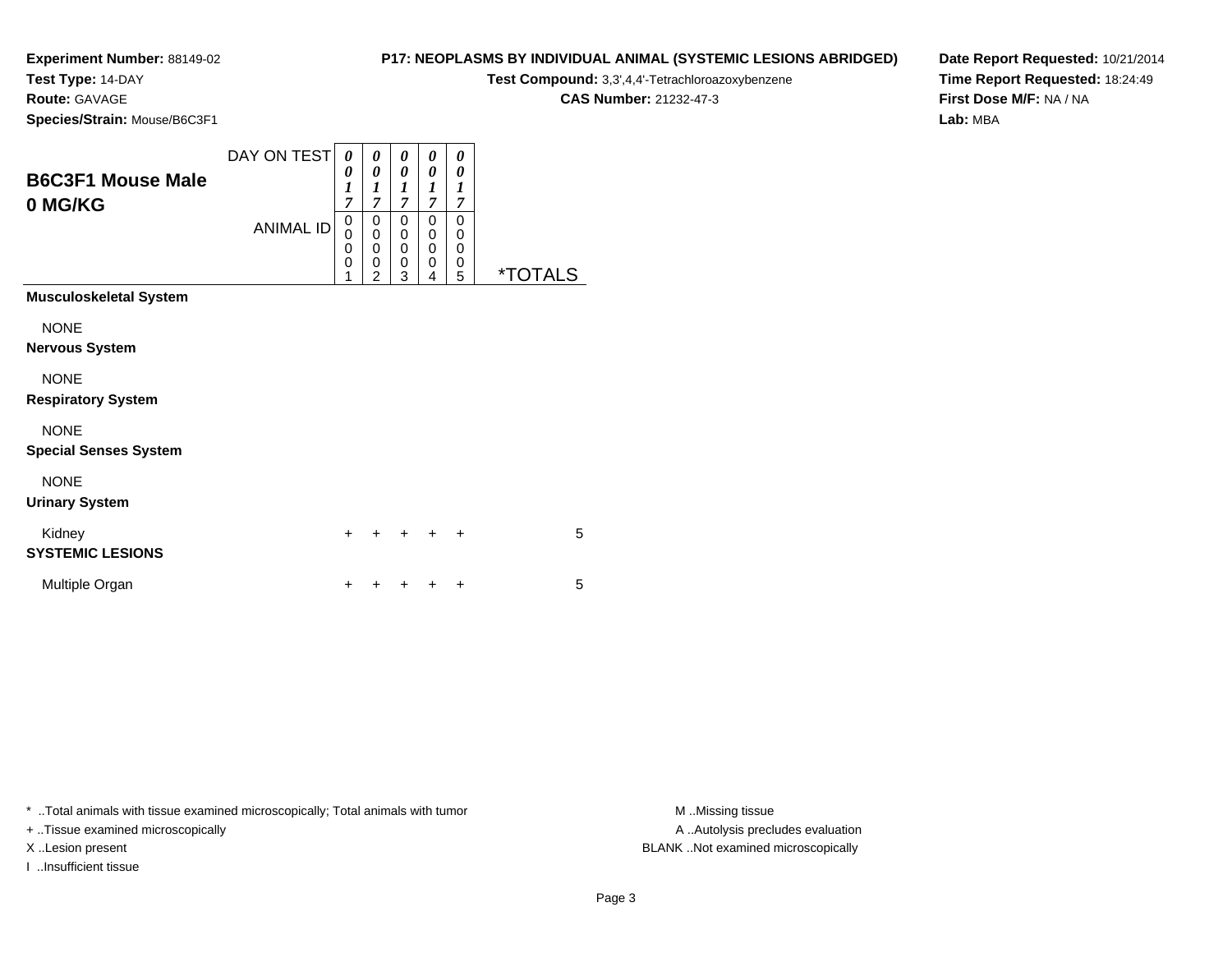**Test Type:** 14-DAY

**Route:** GAVAGE

**Species/Strain:** Mouse/B6C3F1

#### **P17: NEOPLASMS BY INDIVIDUAL ANIMAL (SYSTEMIC LESIONS ABRIDGED)**

**Test Compound:** 3,3',4,4'-Tetrachloroazoxybenzene

**CAS Number:** 21232-47-3

**Date Report Requested:** 10/21/2014**Time Report Requested:** 18:24:49**First Dose M/F:** NA / NA**Lab:** MBA

| <b>B6C3F1 Mouse Male</b>                                                       | DAY ON TEST      | 0<br>0<br>1                | 0<br>$\pmb{\theta}$<br>1                                                 | $\boldsymbol{\theta}$<br>$\boldsymbol{\theta}$<br>1         | 0<br>$\boldsymbol{\theta}$<br>1                                         | $\boldsymbol{\theta}$<br>$\boldsymbol{\theta}$<br>1 |                       |
|--------------------------------------------------------------------------------|------------------|----------------------------|--------------------------------------------------------------------------|-------------------------------------------------------------|-------------------------------------------------------------------------|-----------------------------------------------------|-----------------------|
| 1 MG/KG                                                                        | <b>ANIMAL ID</b> | 7<br>0<br>0<br>0<br>0<br>6 | $\overline{7}$<br>$\mathbf 0$<br>$\mathbf 0$<br>0<br>0<br>$\overline{7}$ | $\overline{7}$<br>$\mathbf 0$<br>0<br>$\mathbf 0$<br>0<br>8 | $\boldsymbol{7}$<br>$\mathbf 0$<br>$\mathbf 0$<br>$\mathbf 0$<br>0<br>9 | 7<br>$\mathbf 0$<br>0<br>0<br>1<br>0                | <i><b>*TOTALS</b></i> |
| <b>Alimentary System</b>                                                       |                  |                            |                                                                          |                                                             |                                                                         |                                                     |                       |
| Liver<br><b>Cardiovascular System</b>                                          |                  | ٠                          |                                                                          |                                                             | +                                                                       | $\ddot{}$                                           | 5                     |
| <b>NONE</b><br><b>Endocrine System</b>                                         |                  |                            |                                                                          |                                                             |                                                                         |                                                     |                       |
| <b>NONE</b><br><b>General Body System</b>                                      |                  |                            |                                                                          |                                                             |                                                                         |                                                     |                       |
| <b>NONE</b><br><b>Genital System</b>                                           |                  |                            |                                                                          |                                                             |                                                                         |                                                     |                       |
| <b>NONE</b><br><b>Hematopoietic System</b>                                     |                  |                            |                                                                          |                                                             |                                                                         |                                                     |                       |
| Spleen<br>Thymus<br><b>Integumentary System</b>                                |                  | +<br>$\ddot{}$             | +<br>M                                                                   | +<br>$+$                                                    | +<br>$+$                                                                | +<br>$\ddot{}$                                      | 5<br>4                |
| <b>NONE</b><br><b>Musculoskeletal System</b>                                   |                  |                            |                                                                          |                                                             |                                                                         |                                                     |                       |
| <b>NONE</b><br><b>Nervous System</b>                                           |                  |                            |                                                                          |                                                             |                                                                         |                                                     |                       |
| * Total animals with tissue examined microscopically; Total animals with tumor |                  |                            |                                                                          |                                                             |                                                                         |                                                     |                       |

+ ..Tissue examined microscopically

I ..Insufficient tissue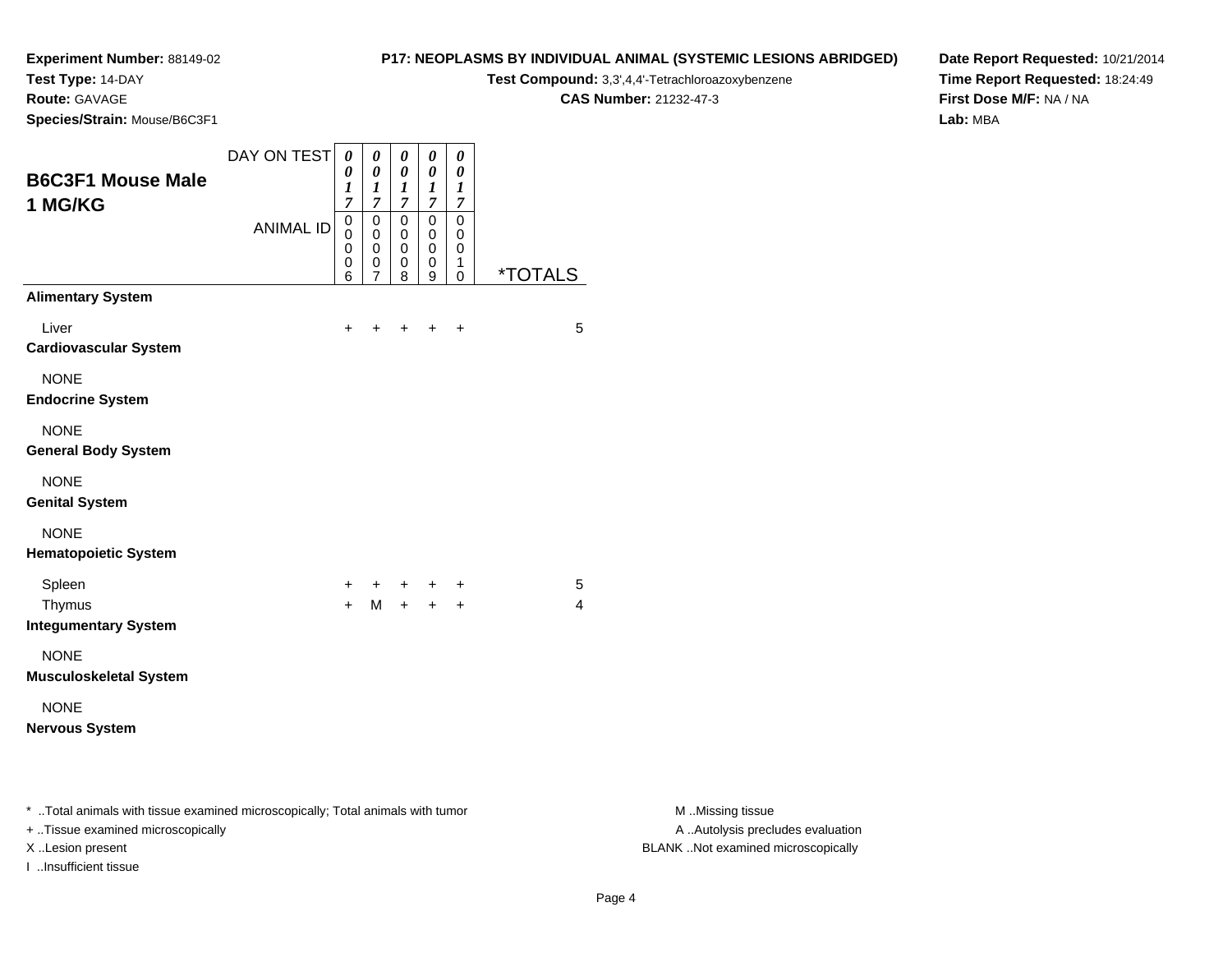**Test Type:** 14-DAY

**Route:** GAVAGE

**Species/Strain:** Mouse/B6C3F1

|                          | DAY ON TEST      | $\boldsymbol{\theta}$ | 0      | 0      |   | 0      |   |
|--------------------------|------------------|-----------------------|--------|--------|---|--------|---|
| <b>B6C3F1 Mouse Male</b> |                  | 0                     |        | 0      | 0 | 0      |   |
|                          |                  | 7                     |        |        | − | ~      |   |
| 1 MG/KG                  |                  |                       | ~      | ~      |   |        |   |
|                          | <b>ANIMAL ID</b> | 0<br>0                | 0<br>0 | 0<br>0 |   | 0<br>0 |   |
|                          |                  | 0                     | 0      | 0      |   | 0      |   |
|                          |                  | 0                     | 0      | 0      | 0 |        |   |
|                          |                  | 6                     | –      | 8      | 9 |        | × |

NONE

**Respiratory System**

NONE

**Special Senses System**

### NONE

**Urinary System**

### NONE

### **SYSTEMIC LESIONS**

| Multiple Organ |  |  |  | + + + + + |  |  |  |
|----------------|--|--|--|-----------|--|--|--|
|----------------|--|--|--|-----------|--|--|--|

\* ..Total animals with tissue examined microscopically; Total animals with tumor **M** ...Missing tissue M ...Missing tissue

+ ..Tissue examined microscopically

I ..Insufficient tissue

**P17: NEOPLASMS BY INDIVIDUAL ANIMAL (SYSTEMIC LESIONS ABRIDGED)**

**Test Compound:** 3,3',4,4'-Tetrachloroazoxybenzene

**CAS Number:** 21232-47-3

**Date Report Requested:** 10/21/2014**Time Report Requested:** 18:24:49**First Dose M/F:** NA / NA**Lab:** MBA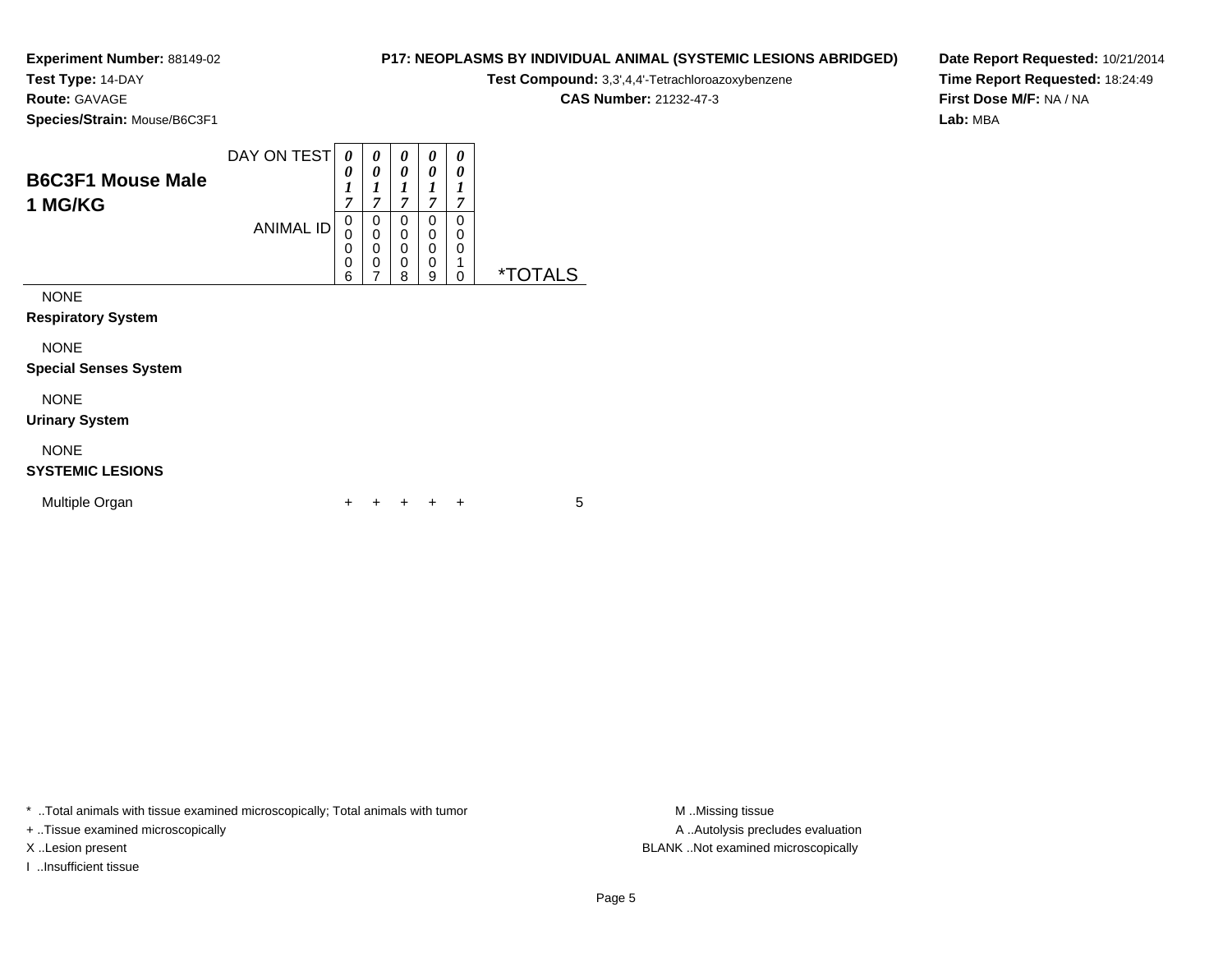**Test Type:** 14-DAY

**Route:** GAVAGE

**Species/Strain:** Mouse/B6C3F1

#### **P17: NEOPLASMS BY INDIVIDUAL ANIMAL (SYSTEMIC LESIONS ABRIDGED)**

**Test Compound:** 3,3',4,4'-Tetrachloroazoxybenzene

**CAS Number:** 21232-47-3

**Date Report Requested:** 10/21/2014**Time Report Requested:** 18:24:49**First Dose M/F:** NA / NA**Lab:** MBA

| <b>B6C3F1 Mouse Male</b><br><b>MG/KG</b><br>3.2                                                                        | DAY ON TEST      | 0<br>0<br>$\boldsymbol{l}$<br>$\overline{7}$ | $\boldsymbol{\theta}$<br>0<br>1<br>$\overline{7}$                | 0<br>0<br>1<br>$\overline{7}$   | $\boldsymbol{\theta}$<br>0<br>1<br>$\overline{7}$ | 0<br>0<br>1<br>$\overline{7}$   |                       |
|------------------------------------------------------------------------------------------------------------------------|------------------|----------------------------------------------|------------------------------------------------------------------|---------------------------------|---------------------------------------------------|---------------------------------|-----------------------|
|                                                                                                                        | <b>ANIMAL ID</b> | $\mathsf 0$<br>0<br>0<br>1<br>1              | $\mathbf 0$<br>$\mathbf 0$<br>$\mathbf 0$<br>1<br>$\overline{2}$ | $\mathbf 0$<br>0<br>0<br>1<br>3 | 0<br>0<br>0<br>1<br>$\overline{4}$                | $\mathbf 0$<br>0<br>0<br>1<br>5 | <i><b>*TOTALS</b></i> |
| <b>Alimentary System</b>                                                                                               |                  |                                              |                                                                  |                                 |                                                   |                                 |                       |
| Liver<br><b>Cardiovascular System</b>                                                                                  |                  | $\ddot{}$                                    | +                                                                |                                 | ٠                                                 | $\ddot{}$                       | 5                     |
| <b>NONE</b><br><b>Endocrine System</b>                                                                                 |                  |                                              |                                                                  |                                 |                                                   |                                 |                       |
| <b>NONE</b><br><b>General Body System</b>                                                                              |                  |                                              |                                                                  |                                 |                                                   |                                 |                       |
| <b>NONE</b><br><b>Genital System</b>                                                                                   |                  |                                              |                                                                  |                                 |                                                   |                                 |                       |
| <b>NONE</b><br><b>Hematopoietic System</b>                                                                             |                  |                                              |                                                                  |                                 |                                                   |                                 |                       |
| Spleen                                                                                                                 |                  | ÷                                            | ٠                                                                | $^+$                            |                                                   | +                               | 5                     |
| Thymus<br><b>Integumentary System</b>                                                                                  |                  | $+$                                          | $+$                                                              | $+$                             | $+$                                               | $+$                             | 5                     |
| <b>NONE</b><br><b>Musculoskeletal System</b>                                                                           |                  |                                              |                                                                  |                                 |                                                   |                                 |                       |
| <b>NONE</b><br><b>Nervous System</b>                                                                                   |                  |                                              |                                                                  |                                 |                                                   |                                 |                       |
| * Total animals with tissue examined microscopically; Total animals with tumor                                         |                  |                                              |                                                                  |                                 |                                                   |                                 |                       |
| والمستلم والمستنقذ والمستنقذ والمستنقذ والمستنقذ والمستنقذ والمستنقذ والمستنقذ والمستنقذ والمستنقذ والمستنقذ والمستنقذ |                  |                                              |                                                                  |                                 |                                                   |                                 |                       |

+ ..Tissue examined microscopically

I ..Insufficient tissue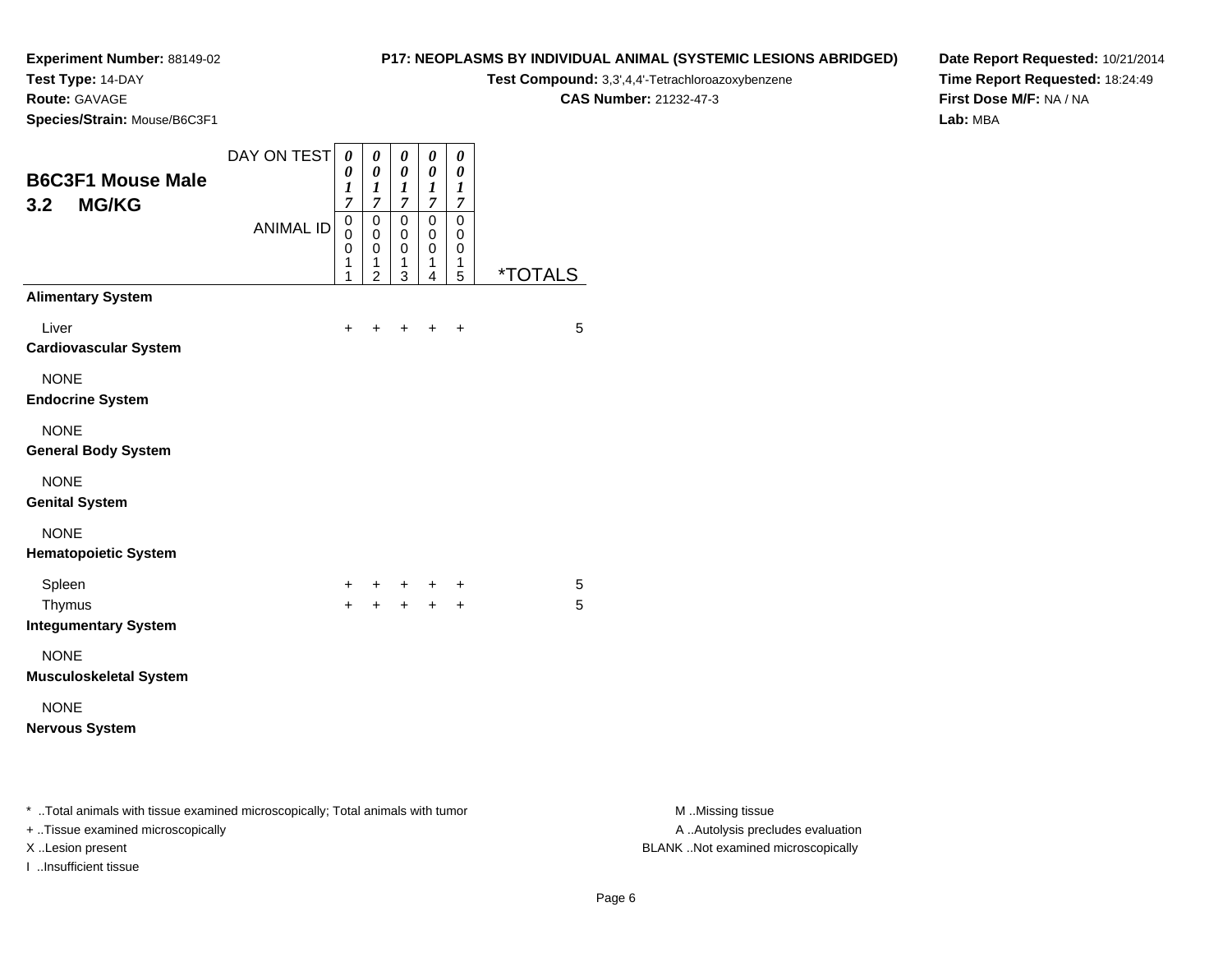**Test Type:** 14-DAY

**Route:** GAVAGE

**Species/Strain:** Mouse/B6C3F1

|                          | DAY ON TEST      | 0 |   | 0 | 0 | 0 |
|--------------------------|------------------|---|---|---|---|---|
|                          |                  | 0 |   | 0 | 0 | 0 |
| <b>B6C3F1 Mouse Male</b> |                  |   |   |   |   |   |
| <b>MG/KG</b><br>3.2      |                  | 7 | − | ~ | − | , |
|                          | <b>ANIMAL ID</b> | 0 | υ | 0 | 0 | 0 |
|                          |                  | 0 |   | 0 | 0 | 0 |
|                          |                  | 0 |   | 0 | 0 | 0 |
|                          |                  | А |   | и |   | ◢ |
|                          |                  |   | ີ | ว | 4 | 5 |

NONE

**Respiratory System**

NONE

**Special Senses System**

### NONE

**Urinary System**

### NONE

### **SYSTEMIC LESIONS**

| Multiple Organ |  |  |  | + + + + + |  |  |  |
|----------------|--|--|--|-----------|--|--|--|
|----------------|--|--|--|-----------|--|--|--|

\* ..Total animals with tissue examined microscopically; Total animals with tumor **M** ...Missing tissue M ...Missing tissue

+ ..Tissue examined microscopically

X ..Lesion present BLANK ..Not examined microscopically

I ..Insufficient tissue

**P17: NEOPLASMS BY INDIVIDUAL ANIMAL (SYSTEMIC LESIONS ABRIDGED)**

**Test Compound:** 3,3',4,4'-Tetrachloroazoxybenzene

**CAS Number:** 21232-47-3

**Date Report Requested:** 10/21/2014**Time Report Requested:** 18:24:50**First Dose M/F:** NA / NA**Lab:** MBA

Page 7

A .. Autolysis precludes evaluation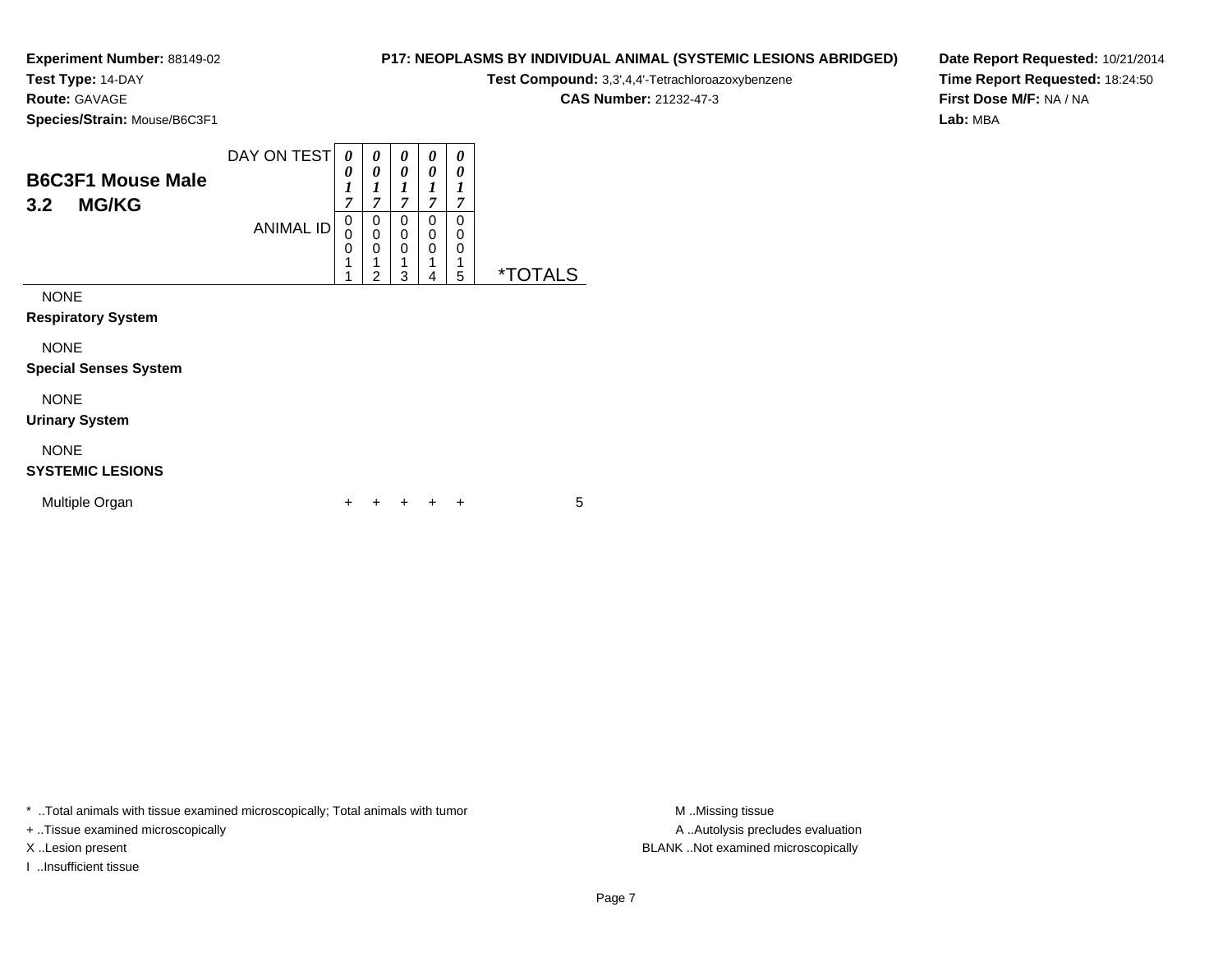### **Test Type:** 14-DAY

**Route:** GAVAGE

**Species/Strain:** Mouse/B6C3F1

### **P17: NEOPLASMS BY INDIVIDUAL ANIMAL (SYSTEMIC LESIONS ABRIDGED)**

**Test Compound:** 3,3',4,4'-Tetrachloroazoxybenzene

**CAS Number:** 21232-47-3

**Date Report Requested:** 10/21/2014**Time Report Requested:** 18:24:50**First Dose M/F:** NA / NA**Lab:** MBA

| <b>B6C3F1 Mouse Male</b><br><b>10 MG/KG</b>                                    | DAY ON TEST      | 0<br>0<br>$\boldsymbol{l}$<br>$\overline{7}$ | 0<br>$\boldsymbol{\theta}$<br>1<br>$\overline{7}$                | 0<br>$\pmb{\theta}$<br>$\boldsymbol{l}$<br>7 | 0<br>$\boldsymbol{\theta}$<br>$\boldsymbol{l}$<br>$\overline{7}$ | 0<br>0<br>1<br>7                             |                       |
|--------------------------------------------------------------------------------|------------------|----------------------------------------------|------------------------------------------------------------------|----------------------------------------------|------------------------------------------------------------------|----------------------------------------------|-----------------------|
|                                                                                | <b>ANIMAL ID</b> | 0<br>0<br>0<br>$\mathbf{1}$<br>6             | $\mathbf 0$<br>$\mathbf 0$<br>0<br>$\mathbf 1$<br>$\overline{7}$ | $\mathbf 0$<br>0<br>0<br>1<br>8              | 0<br>0<br>$\mathbf 0$<br>1<br>9                                  | $\mathbf 0$<br>0<br>0<br>$\overline{c}$<br>0 | <i><b>*TOTALS</b></i> |
| <b>Alimentary System</b>                                                       |                  |                                              |                                                                  |                                              |                                                                  |                                              |                       |
| Liver<br><b>Cardiovascular System</b>                                          |                  | $\ddot{}$                                    |                                                                  |                                              |                                                                  | $\ddot{}$                                    | 5                     |
| <b>NONE</b><br><b>Endocrine System</b>                                         |                  |                                              |                                                                  |                                              |                                                                  |                                              |                       |
| <b>NONE</b><br><b>General Body System</b>                                      |                  |                                              |                                                                  |                                              |                                                                  |                                              |                       |
| <b>NONE</b><br><b>Genital System</b>                                           |                  |                                              |                                                                  |                                              |                                                                  |                                              |                       |
| <b>NONE</b><br><b>Hematopoietic System</b>                                     |                  |                                              |                                                                  |                                              |                                                                  |                                              |                       |
| Spleen                                                                         |                  | +                                            |                                                                  |                                              | + + +                                                            | $\ddot{}$                                    | 5                     |
| Thymus<br><b>Integumentary System</b>                                          |                  | $+$                                          |                                                                  |                                              | $+ + +$                                                          | $+$                                          | 5                     |
| <b>NONE</b><br><b>Musculoskeletal System</b>                                   |                  |                                              |                                                                  |                                              |                                                                  |                                              |                       |
| <b>NONE</b><br><b>Nervous System</b>                                           |                  |                                              |                                                                  |                                              |                                                                  |                                              |                       |
| * Total animals with tissue examined microscopically; Total animals with tumor |                  |                                              |                                                                  |                                              |                                                                  |                                              |                       |

+ ..Tissue examined microscopically

I ..Insufficient tissue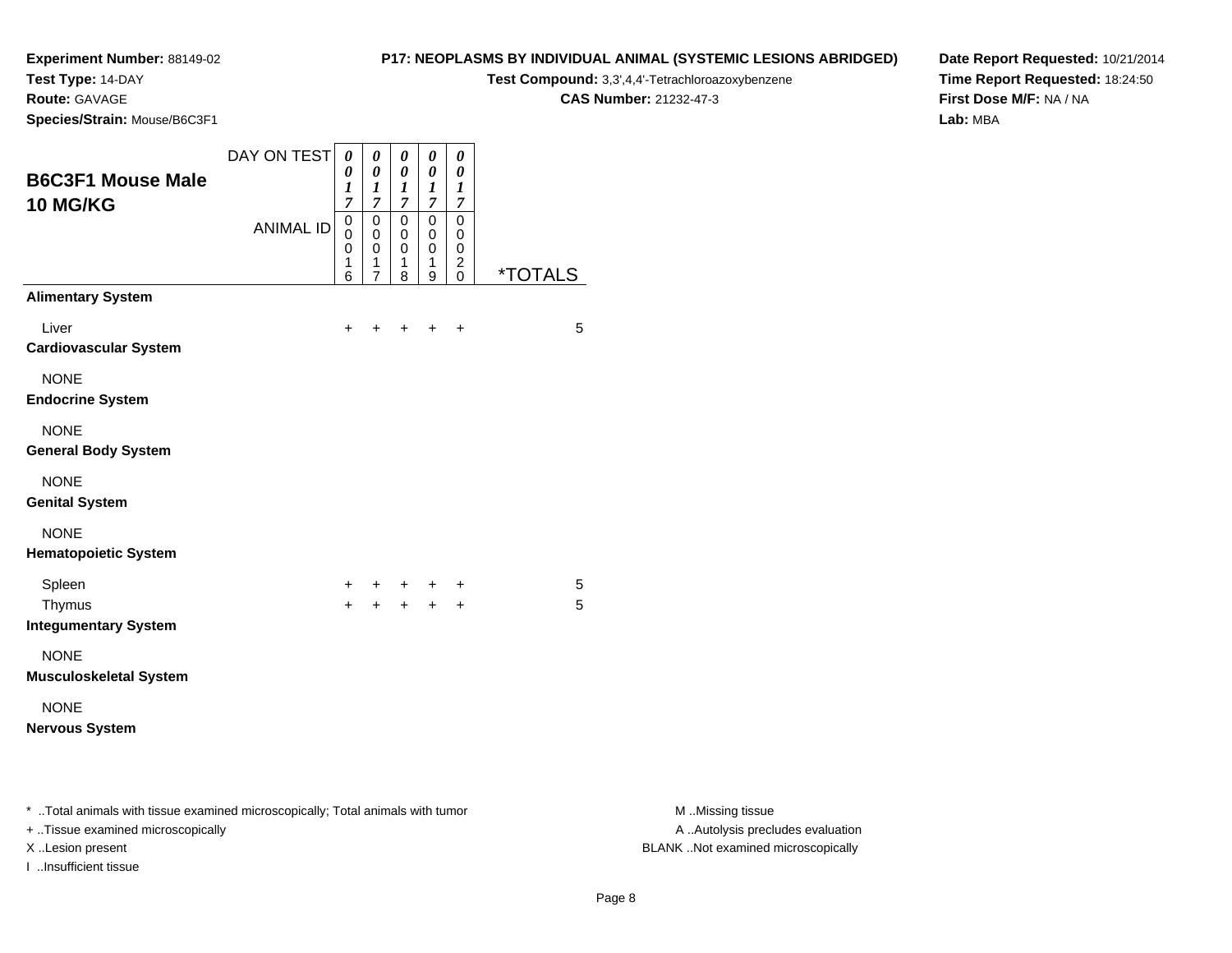**Test Type:** 14-DAY

**Route:** GAVAGE

**Species/Strain:** Mouse/B6C3F1

#### DAY ON TEST**B6C3F1 Mouse Male10 MG/KG**ANIMAL ID*0 0 1 7* 0 0 0 1 6*0 0 1 7*0<br>0<br>0<br>1 7*0 0 1 7* 0 0 0 1 8*0 0 1 7* 0 0 0 1 9*0 0 1 7* 0 0 0 2 0 \*TOTALS

NONE

**Respiratory System**

NONE

**Special Senses System**

## NONE

**Urinary System**

### NONE

### **SYSTEMIC LESIONS**

| Multiple Organ |  |  |  | + + + + + |  |  |  |
|----------------|--|--|--|-----------|--|--|--|
|----------------|--|--|--|-----------|--|--|--|

\* ..Total animals with tissue examined microscopically; Total animals with tumor **M** ..Missing tissue M ..Missing tissue

+ ..Tissue examined microscopically

I ..Insufficient tissue

**P17: NEOPLASMS BY INDIVIDUAL ANIMAL (SYSTEMIC LESIONS ABRIDGED)**

**Test Compound:** 3,3',4,4'-Tetrachloroazoxybenzene

**CAS Number:** 21232-47-3

**Date Report Requested:** 10/21/2014**Time Report Requested:** 18:24:50**First Dose M/F:** NA / NA**Lab:** MBA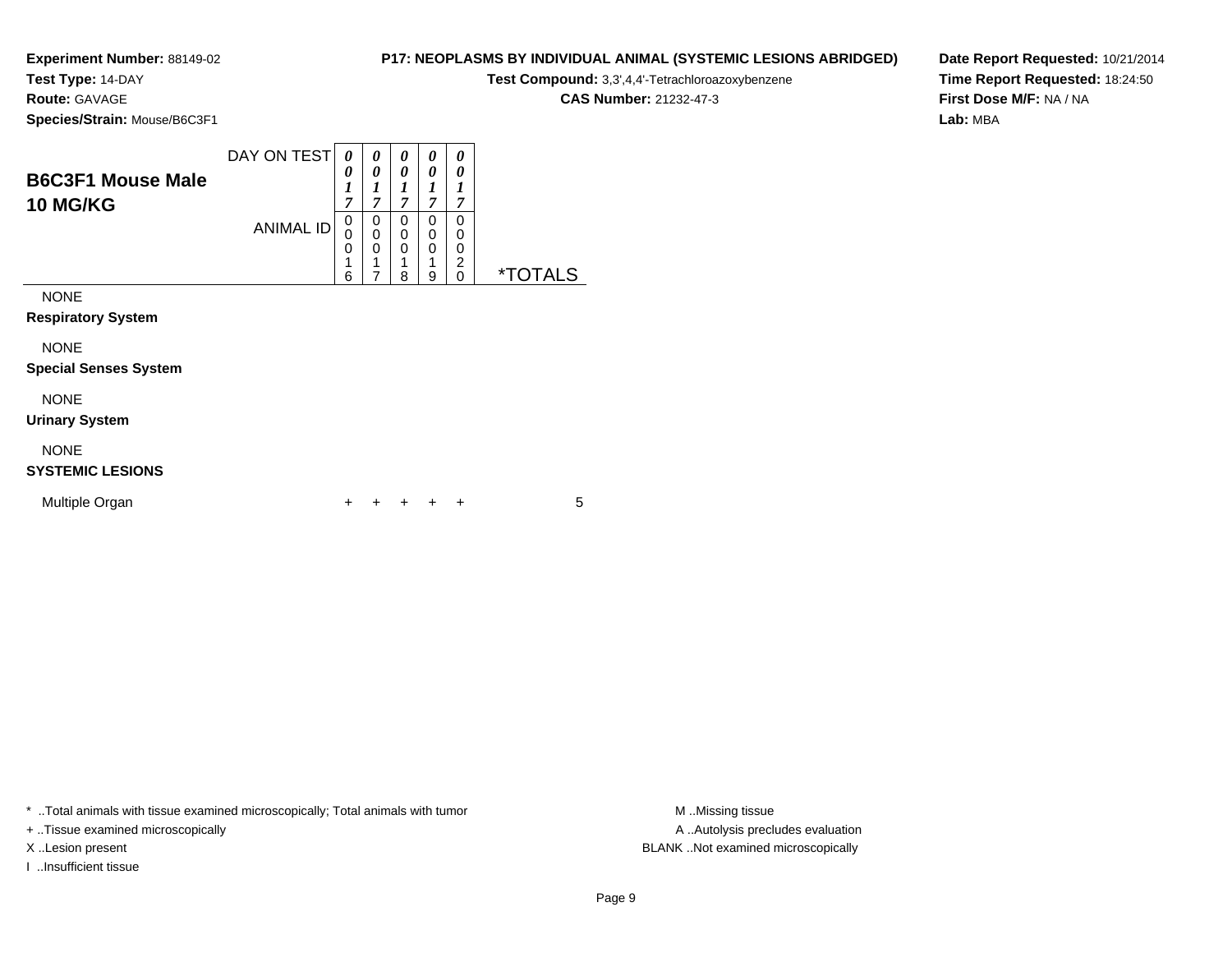### **Test Type:** 14-DAY

**Route:** GAVAGE

**Species/Strain:** Mouse/B6C3F1

#### **P17: NEOPLASMS BY INDIVIDUAL ANIMAL (SYSTEMIC LESIONS ABRIDGED)**

**Test Compound:** 3,3',4,4'-Tetrachloroazoxybenzene

**CAS Number:** 21232-47-3

**Date Report Requested:** 10/21/2014**Time Report Requested:** 18:24:50**First Dose M/F:** NA / NA**Lab:** MBA

| <b>B6C3F1 Mouse Male</b><br>32 MG/KG                                           | DAY ON TEST      | 0<br>0<br>1<br>$\overline{7}$      | $\boldsymbol{\theta}$<br>$\boldsymbol{\theta}$<br>$\boldsymbol{l}$<br>$\overline{7}$ | 0<br>$\pmb{\theta}$<br>1<br>$\overline{7}$   | 0<br>$\boldsymbol{\theta}$<br>$\boldsymbol{l}$<br>$\overline{7}$ | $\boldsymbol{\theta}$<br>$\boldsymbol{\theta}$<br>1<br>$\overline{7}$ |                       |
|--------------------------------------------------------------------------------|------------------|------------------------------------|--------------------------------------------------------------------------------------|----------------------------------------------|------------------------------------------------------------------|-----------------------------------------------------------------------|-----------------------|
|                                                                                | <b>ANIMAL ID</b> | 0<br>0<br>0<br>$\overline{c}$<br>1 | $\mathsf 0$<br>$\mathbf 0$<br>$\mathbf 0$<br>$\overline{c}$<br>$\overline{2}$        | 0<br>$\mathbf 0$<br>0<br>$\overline{c}$<br>3 | $\pmb{0}$<br>$\mathbf 0$<br>$\mathbf 0$<br>$\boldsymbol{2}$<br>4 | 0<br>0<br>0<br>$\overline{c}$<br>5                                    | <i><b>*TOTALS</b></i> |
| <b>Alimentary System</b>                                                       |                  |                                    |                                                                                      |                                              |                                                                  |                                                                       |                       |
| Liver<br><b>Cardiovascular System</b>                                          |                  | ٠                                  |                                                                                      |                                              | +                                                                | +                                                                     | 5                     |
| <b>NONE</b><br><b>Endocrine System</b>                                         |                  |                                    |                                                                                      |                                              |                                                                  |                                                                       |                       |
| <b>NONE</b><br><b>General Body System</b>                                      |                  |                                    |                                                                                      |                                              |                                                                  |                                                                       |                       |
| <b>NONE</b><br><b>Genital System</b>                                           |                  |                                    |                                                                                      |                                              |                                                                  |                                                                       |                       |
| <b>NONE</b><br><b>Hematopoietic System</b>                                     |                  |                                    |                                                                                      |                                              |                                                                  |                                                                       |                       |
| Spleen                                                                         |                  | +                                  | +                                                                                    | $+$                                          | $^+$                                                             | +                                                                     | 5                     |
| Thymus<br><b>Integumentary System</b>                                          |                  | $\ddot{}$                          | $+$                                                                                  |                                              | $+ +$                                                            | $\ddot{}$                                                             | 5                     |
| <b>NONE</b><br><b>Musculoskeletal System</b>                                   |                  |                                    |                                                                                      |                                              |                                                                  |                                                                       |                       |
| <b>NONE</b><br><b>Nervous System</b>                                           |                  |                                    |                                                                                      |                                              |                                                                  |                                                                       |                       |
|                                                                                |                  |                                    |                                                                                      |                                              |                                                                  |                                                                       |                       |
| * Total animals with tissue examined microscopically; Total animals with tumor |                  |                                    |                                                                                      |                                              |                                                                  |                                                                       |                       |

+ ..Tissue examined microscopically

I ..Insufficient tissue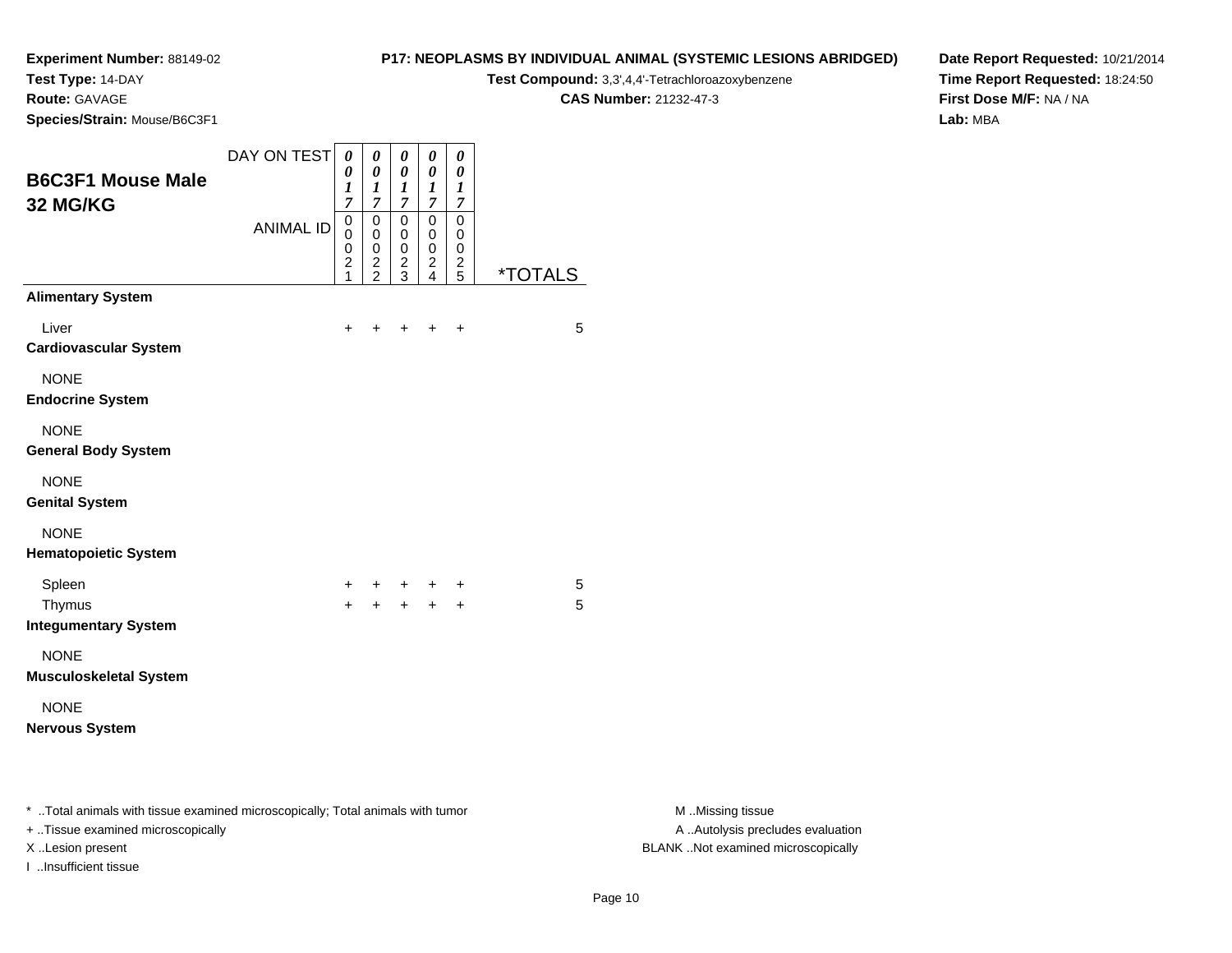**Test Type:** 14-DAY

**Route:** GAVAGE

**Urinary System**

**SYSTEMIC LESIONS**

Multiple Organ

NONE

**Species/Strain:** Mouse/B6C3F1

| louse/B6C3F1 |                                                                                             |  |  | <b>CAS Number: 21232-47-3</b> |
|--------------|---------------------------------------------------------------------------------------------|--|--|-------------------------------|
|              | DAY ON TEST $\mid$ $\theta$ $\mid$ $\theta$ $\mid$ $\theta$ $\mid$ $\theta$ $\mid$ $\theta$ |  |  |                               |

<sup>+</sup> <sup>+</sup> <sup>+</sup> <sup>+</sup> <sup>5</sup>

**B6C3F1 Mouse Male32 MG/KG**ANIMAL ID *0 1 7*0<br>0<br>0<br>2<br>1 *0 1 7*0<br>0<br>0<br>2<br>2 *0 1 7* 0 0 0 2 3 *0 1 7* 0 0 0 2 4 *0 1 7*0<br>0<br>0<br>2<br>5 5 \*TOTALSNONE **Respiratory System**NONE **Special Senses System**NONE

\* ..Total animals with tissue examined microscopically; Total animals with tumor **M** ..Missing tissue M ..Missing tissue

n  $+$ 

+ ..Tissue examined microscopically

I ..Insufficient tissue

A ..Autolysis precludes evaluation X ..Lesion present BLANK ..Not examined microscopically

**Test Compound:** 3,3',4,4'-Tetrachloroazoxybenzene

**P17: NEOPLASMS BY INDIVIDUAL ANIMAL (SYSTEMIC LESIONS ABRIDGED)Date Report Requested:** 10/21/2014**Time Report Requested:** 18:24:50**First Dose M/F:** NA / NA**Lab:** MBA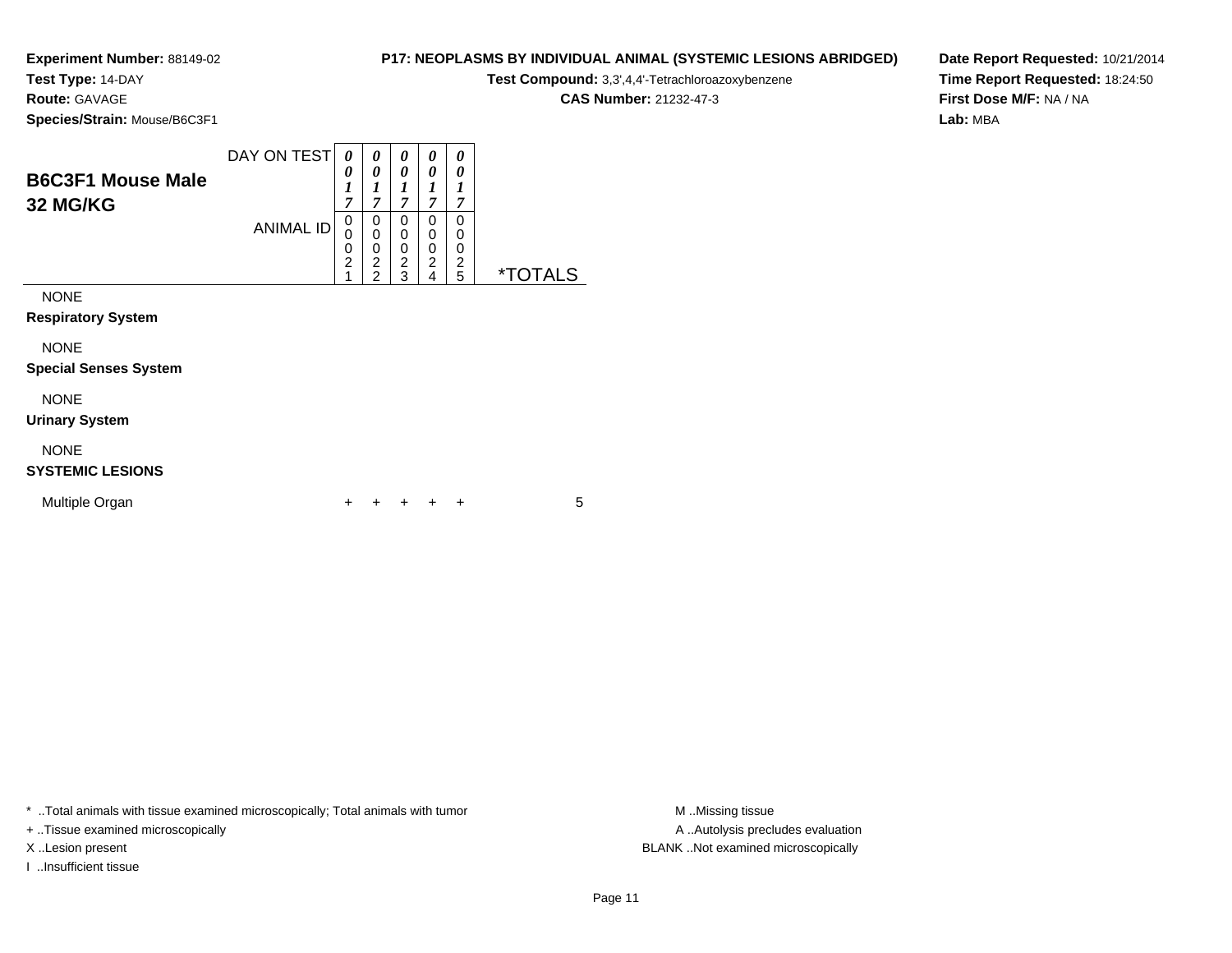### **Test Type:** 14-DAY

**Route:** GAVAGE

**Species/Strain:** Mouse/B6C3F1

#### **P17: NEOPLASMS BY INDIVIDUAL ANIMAL (SYSTEMIC LESIONS ABRIDGED)**

**Test Compound:** 3,3',4,4'-Tetrachloroazoxybenzene

**CAS Number:** 21232-47-3

**Date Report Requested:** 10/21/2014**Time Report Requested:** 18:24:50**First Dose M/F:** NA / NA**Lab:** MBA

| <b>B6C3F1 Mouse Male</b><br><b>MG/KG</b><br>100 | DAY ON TEST<br><b>ANIMAL ID</b> | 0<br>0<br>1<br>$\overline{7}$<br>0     | 0<br>0<br>$\boldsymbol{l}$<br>7<br>$\mathbf 0$ | 0<br>0<br>$\boldsymbol{l}$<br>$\overline{7}$<br>0        | 0<br>0<br>$\boldsymbol{l}$<br>$\overline{7}$<br>$\mathbf 0$ | 0<br>$\pmb{\theta}$<br>1<br>7<br>$\mathbf 0$ |                       |
|-------------------------------------------------|---------------------------------|----------------------------------------|------------------------------------------------|----------------------------------------------------------|-------------------------------------------------------------|----------------------------------------------|-----------------------|
|                                                 |                                 | 0<br>0<br>$\overline{\mathbf{c}}$<br>6 | $\pmb{0}$<br>$\mathbf 0$<br>$\frac{2}{7}$      | $\pmb{0}$<br>$\mathbf 0$<br>$\overline{\mathbf{c}}$<br>8 | 0<br>$\mathbf 0$<br>$\overline{\mathbf{c}}$<br>9            | 0<br>0<br>3<br>0                             | <i><b>*TOTALS</b></i> |
| <b>Alimentary System</b>                        |                                 |                                        |                                                |                                                          |                                                             |                                              |                       |
| Esophagus                                       |                                 |                                        |                                                |                                                          | +                                                           |                                              | 1                     |
| Gallbladder                                     |                                 | $\ddot{}$                              | $\ddot{}$                                      | $\ddot{}$                                                | $\ddot{}$                                                   | $\ddot{}$                                    | 5                     |
| Liver                                           |                                 | $\ddot{}$                              | $+$                                            | $+$                                                      | $+$                                                         | $\ddot{}$                                    | 5                     |
| Stomach, Forestomach                            |                                 | $\ddot{}$                              | $+$                                            | $+$                                                      | $+$                                                         | $\ddot{}$                                    | 5                     |
| Stomach, Glandular                              |                                 | $\ddot{}$                              | $\ddot{}$                                      | $\ddot{}$                                                | $\ddot{}$                                                   | $\ddot{}$                                    | 5                     |
| <b>Cardiovascular System</b>                    |                                 |                                        |                                                |                                                          |                                                             |                                              |                       |
| <b>NONE</b>                                     |                                 |                                        |                                                |                                                          |                                                             |                                              |                       |
| <b>Endocrine System</b>                         |                                 |                                        |                                                |                                                          |                                                             |                                              |                       |
| <b>NONE</b>                                     |                                 |                                        |                                                |                                                          |                                                             |                                              |                       |
| <b>General Body System</b>                      |                                 |                                        |                                                |                                                          |                                                             |                                              |                       |
| <b>NONE</b>                                     |                                 |                                        |                                                |                                                          |                                                             |                                              |                       |
| <b>Genital System</b>                           |                                 |                                        |                                                |                                                          |                                                             |                                              |                       |
| <b>NONE</b>                                     |                                 |                                        |                                                |                                                          |                                                             |                                              |                       |
| <b>Hematopoietic System</b>                     |                                 |                                        |                                                |                                                          |                                                             |                                              |                       |
| Lymph Node, Mesenteric                          |                                 | $\pm$                                  | +                                              | ٠                                                        |                                                             | +                                            | 5                     |
| Spleen                                          |                                 | ٠                                      | $\pm$                                          | $+$                                                      | $\pm$                                                       | +                                            | 5                     |
| Thymus                                          |                                 | $\ddot{}$                              | $\ddot{}$                                      | $\ddot{}$                                                | $\ddot{}$                                                   | $\ddot{}$                                    | 5                     |
| <b>Integumentary System</b>                     |                                 |                                        |                                                |                                                          |                                                             |                                              |                       |

\* ..Total animals with tissue examined microscopically; Total animals with tumor **M** . Missing tissue M ..Missing tissue

+ ..Tissue examined microscopically

I ..Insufficient tissue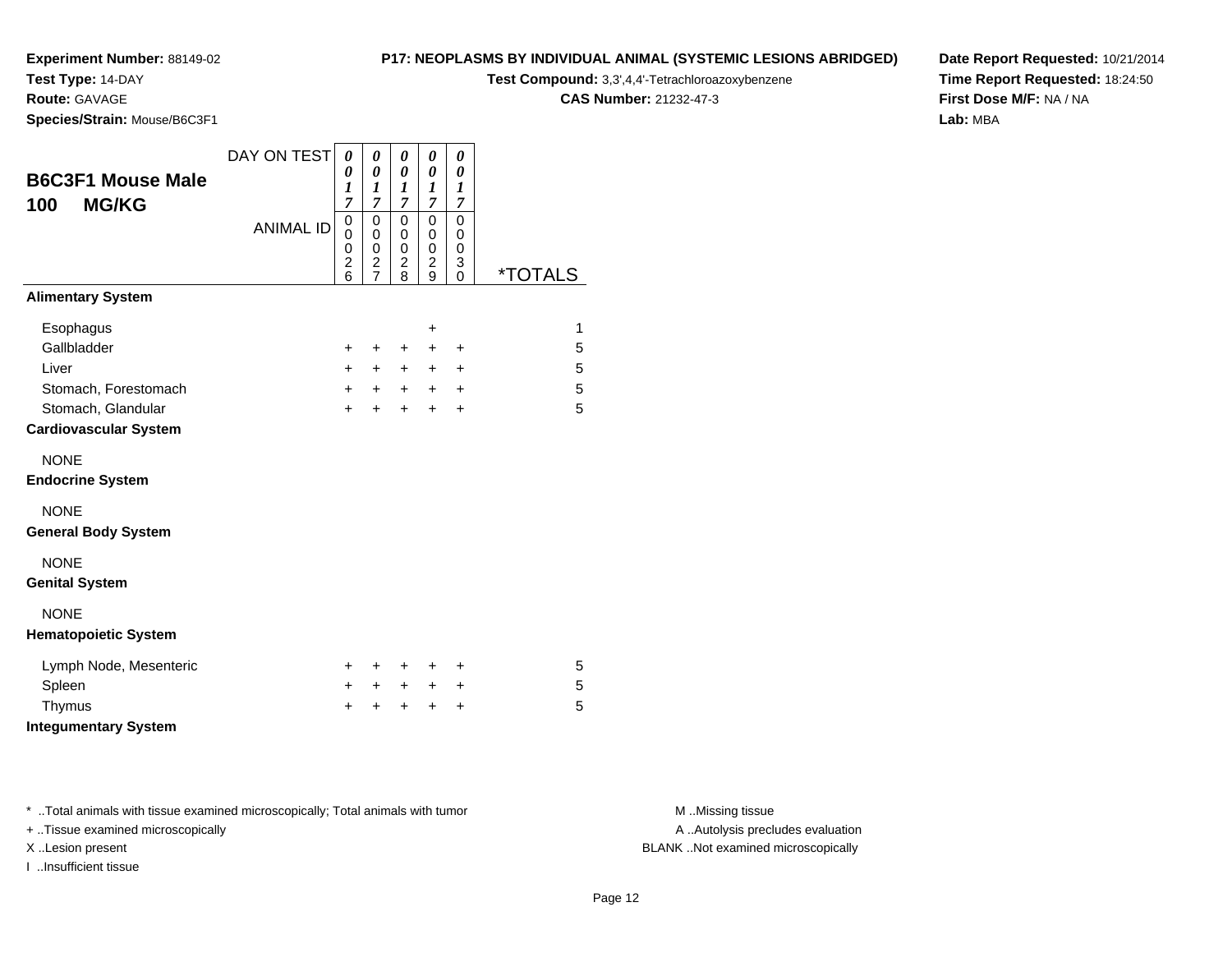**Test Type:** 14-DAY

**Route:** GAVAGE

**Species/Strain:** Mouse/B6C3F1

### **P17: NEOPLASMS BY INDIVIDUAL ANIMAL (SYSTEMIC LESIONS ABRIDGED)**

**Test Compound:** 3,3',4,4'-Tetrachloroazoxybenzene

**CAS Number:** 21232-47-3

**Date Report Requested:** 10/21/2014**Time Report Requested:** 18:24:50**First Dose M/F:** NA / NA**Lab:** MBA

| <b>B6C3F1 Mouse Male</b><br>100<br><b>MG/KG</b> | DAY ON TEST<br><b>ANIMAL ID</b> | 0<br>0<br>1<br>7<br>0<br>0<br>0<br>$\overline{\mathbf{c}}$<br>6 | 0<br>$\boldsymbol{\theta}$<br>1<br>7<br>0<br>$\pmb{0}$<br>$\pmb{0}$<br>$\boldsymbol{2}$<br>$\overline{7}$ | 0<br>$\boldsymbol{\theta}$<br>$\boldsymbol{l}$<br>$\overline{7}$<br>0<br>$\mathbf 0$<br>$\begin{array}{c} 0 \\ 2 \\ 8 \end{array}$ | 0<br>0<br>1<br>$\overline{7}$<br>0<br>0<br>0<br>$\boldsymbol{2}$<br>9 | 0<br>0<br>1<br>7<br>0<br>0<br>0<br>3<br>$\pmb{0}$ | <i><b>*TOTALS</b></i> |                         |  |
|-------------------------------------------------|---------------------------------|-----------------------------------------------------------------|-----------------------------------------------------------------------------------------------------------|------------------------------------------------------------------------------------------------------------------------------------|-----------------------------------------------------------------------|---------------------------------------------------|-----------------------|-------------------------|--|
| <b>NONE</b><br>Musculoskeletal System           |                                 |                                                                 |                                                                                                           |                                                                                                                                    |                                                                       |                                                   |                       |                         |  |
| <b>NONE</b><br>Nervous System                   |                                 |                                                                 |                                                                                                           |                                                                                                                                    |                                                                       |                                                   |                       |                         |  |
| <b>NONE</b><br><b>Respiratory System</b>        |                                 |                                                                 |                                                                                                           |                                                                                                                                    |                                                                       |                                                   |                       |                         |  |
| <b>NONE</b><br><b>Special Senses System</b>     |                                 |                                                                 |                                                                                                           |                                                                                                                                    |                                                                       |                                                   |                       |                         |  |
| <b>NONE</b><br><b>Urinary System</b>            |                                 |                                                                 |                                                                                                           |                                                                                                                                    |                                                                       |                                                   |                       |                         |  |
| Kidney<br><b>SYSTEMIC LESIONS</b>               |                                 | $\pm$                                                           |                                                                                                           |                                                                                                                                    | $\div$                                                                | $\ddot{}$                                         | 5                     |                         |  |
| Multiple Organ                                  |                                 | $\pm$                                                           |                                                                                                           | +                                                                                                                                  | +                                                                     | $\ddot{}$                                         | 5                     | *** END OF MALE DATA*** |  |

\* ..Total animals with tissue examined microscopically; Total animals with tumor **M** . Missing tissue M ..Missing tissue

+ ..Tissue examined microscopically

I ..Insufficient tissue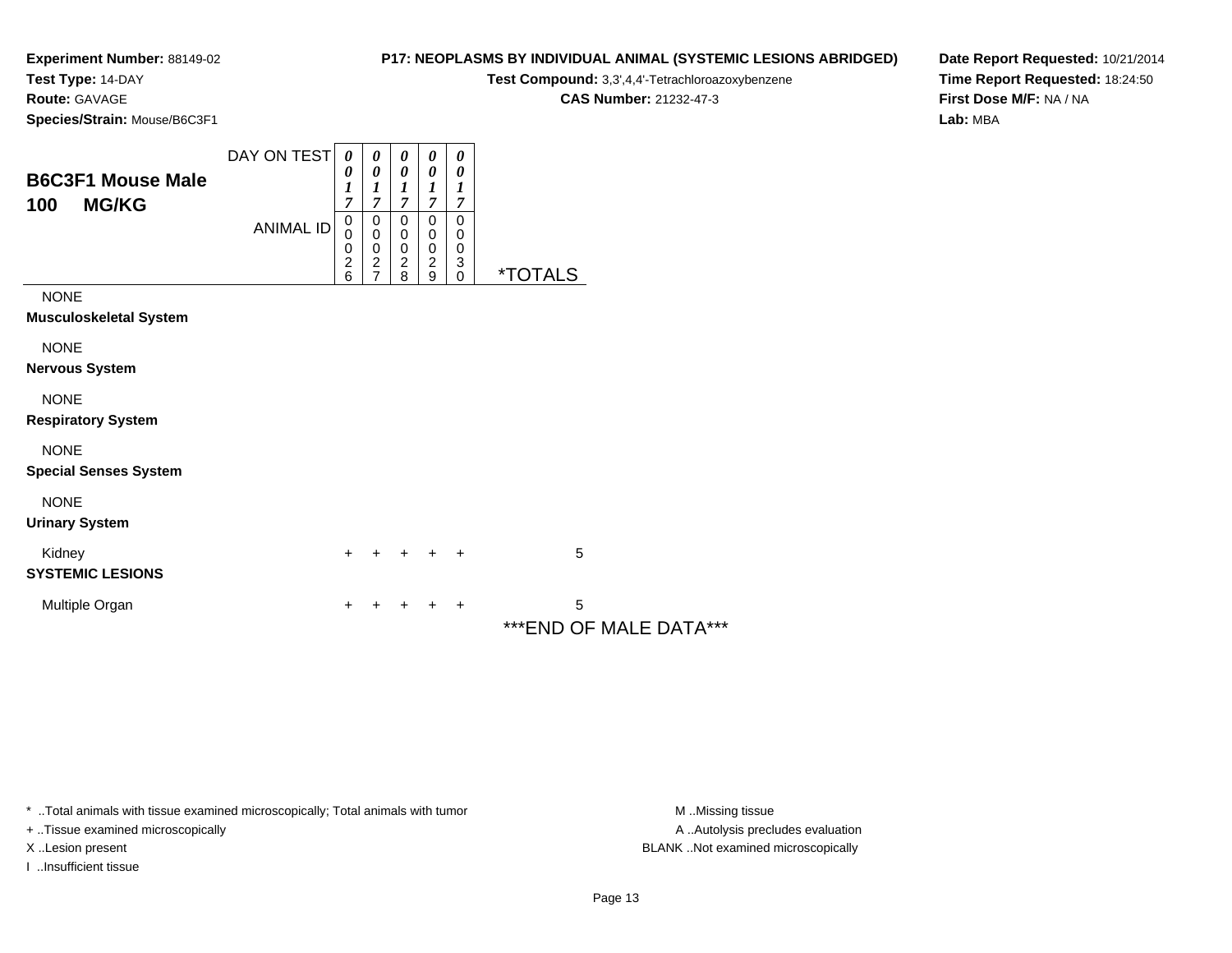### **Test Type:** 14-DAY

**Route:** GAVAGE

**Species/Strain:** Mouse/B6C3F1

### **P17: NEOPLASMS BY INDIVIDUAL ANIMAL (SYSTEMIC LESIONS ABRIDGED)**

**Test Compound:** 3,3',4,4'-Tetrachloroazoxybenzene

**CAS Number:** 21232-47-3

**Date Report Requested:** 10/21/2014**Time Report Requested:** 18:24:50**First Dose M/F:** NA / NA**Lab:** MBA

| <b>B6C3F1 Mouse Female</b><br>0 MG/KG      | DAY ON TEST      | 0<br>0<br>$\boldsymbol{l}$<br>$\overline{7}$ | 0<br>$\boldsymbol{\theta}$<br>1<br>$\overline{7}$ | 0<br>0<br>1<br>7      | 0<br>0<br>1<br>$\overline{7}$ | 0<br>0<br>$\boldsymbol{l}$<br>$\overline{7}$            |                       |
|--------------------------------------------|------------------|----------------------------------------------|---------------------------------------------------|-----------------------|-------------------------------|---------------------------------------------------------|-----------------------|
|                                            | <b>ANIMAL ID</b> | 0<br>0<br>0<br>3<br>1                        | 0<br>0<br>0<br>3<br>$\overline{2}$                | 0<br>0<br>0<br>3<br>3 | 0<br>0<br>0<br>3<br>4         | $\mathbf 0$<br>0<br>0<br>$\ensuremath{\mathsf{3}}$<br>5 | <i><b>*TOTALS</b></i> |
| <b>Alimentary System</b>                   |                  |                                              |                                                   |                       |                               |                                                         |                       |
| Gallbladder                                |                  | $\ddot{}$                                    | +                                                 | ÷                     | $\ddot{}$                     | $\ddot{}$                                               | 5                     |
| Liver                                      |                  | $+$                                          | $+$                                               | $+$                   | $\ddot{}$                     | $\ddot{}$                                               | 5                     |
| Stomach, Forestomach<br>Stomach, Glandular |                  | $+$<br>$\ddot{}$                             | $+$ $-$                                           | $+$<br>$+$            | $+$                           | $\ddot{}$                                               | 5<br>5                |
| <b>Cardiovascular System</b>               |                  |                                              | $\ddot{}$                                         |                       | $\ddot{}$                     | $\ddot{}$                                               |                       |
| <b>NONE</b><br><b>Endocrine System</b>     |                  |                                              |                                                   |                       |                               |                                                         |                       |
| <b>NONE</b><br><b>General Body System</b>  |                  |                                              |                                                   |                       |                               |                                                         |                       |
| <b>NONE</b><br><b>Genital System</b>       |                  |                                              |                                                   |                       |                               |                                                         |                       |
| <b>NONE</b><br><b>Hematopoietic System</b> |                  |                                              |                                                   |                       |                               |                                                         |                       |
| Lymph Node, Mesenteric                     |                  | $\pm$                                        | ÷                                                 | $\ddot{}$             | $\ddot{}$                     | $\ddot{}$                                               | 5                     |
| Spleen                                     |                  | $+$                                          | +                                                 | $+$                   | $\ddot{}$                     | $\ddot{}$                                               | 5                     |
| Thymus<br><b>Integumentary System</b>      |                  | $\ddot{}$                                    | ÷                                                 | +                     | $\ddot{}$                     | $\ddot{}$                                               | 5                     |
| <b>NONE</b>                                |                  |                                              |                                                   |                       |                               |                                                         |                       |

\* ..Total animals with tissue examined microscopically; Total animals with tumor **M** . Missing tissue M ..Missing tissue

+ ..Tissue examined microscopically

I ..Insufficient tissue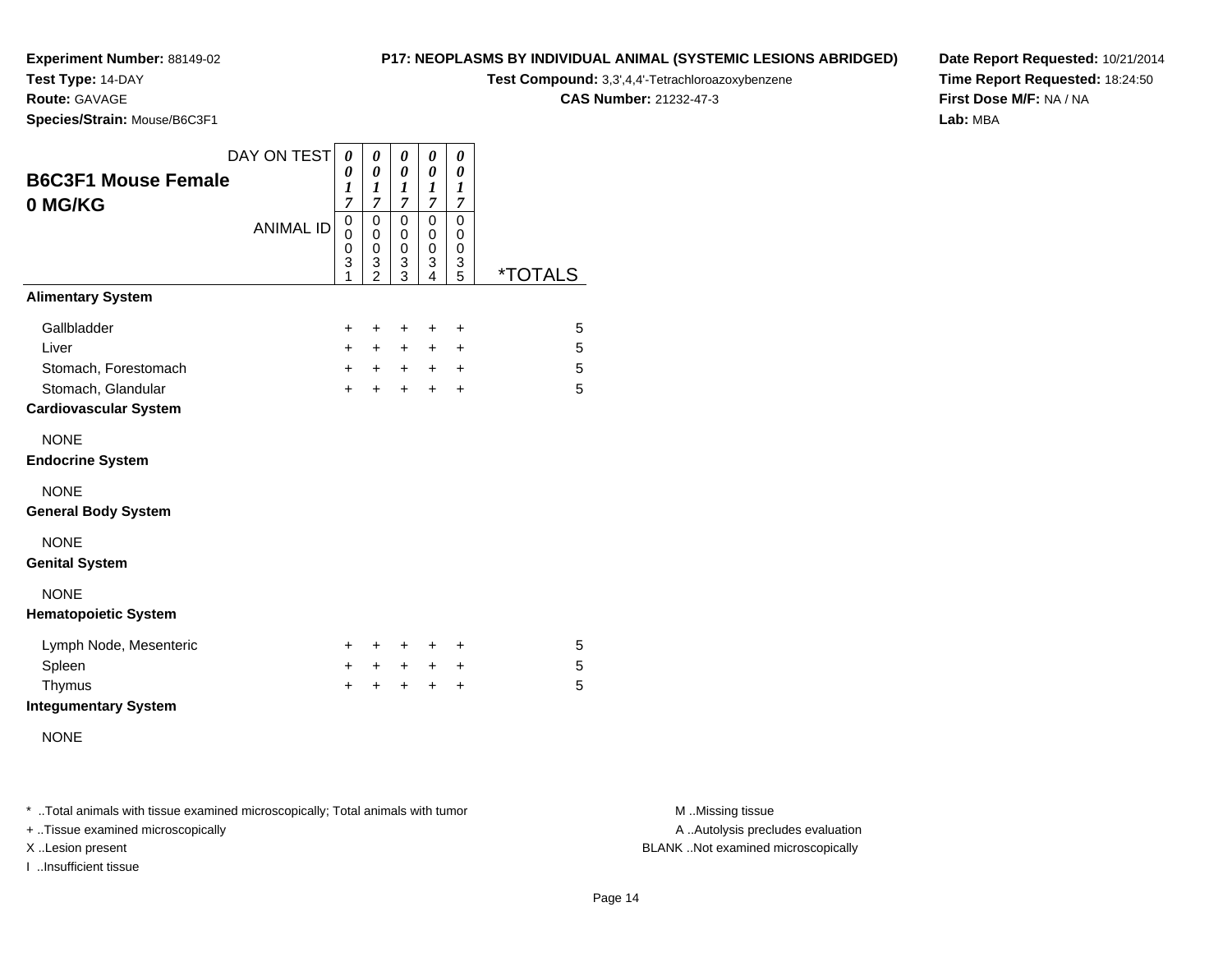**Test Type:** 14-DAY

**Route:** GAVAGE

**Species/Strain:** Mouse/B6C3F1

### **P17: NEOPLASMS BY INDIVIDUAL ANIMAL (SYSTEMIC LESIONS ABRIDGED)**

**Test Compound:** 3,3',4,4'-Tetrachloroazoxybenzene

**CAS Number:** 21232-47-3

**Date Report Requested:** 10/21/2014**Time Report Requested:** 18:24:50**First Dose M/F:** NA / NA**Lab:** MBA

| <b>B6C3F1 Mouse Female</b><br>0 MG/KG                                                                                                          | DAY ON TEST<br><b>ANIMAL ID</b> | 0<br>0<br>$\boldsymbol{l}$<br>7<br>0<br>0<br>$\mathbf 0$<br>$\overline{3}$ | 0<br>0<br>1<br>$\overline{7}$<br>0<br>0<br>$\mathbf 0$<br>3 | 0<br>0<br>1<br>$\overline{7}$<br>0<br>0<br>$\mathbf 0$<br>$\overline{3}$ | 0<br>0<br>1<br>$\overline{\tau}$<br>0<br>0<br>0<br>3 | 0<br>0<br>1<br>7<br>0<br>0<br>0<br>3 |                       |
|------------------------------------------------------------------------------------------------------------------------------------------------|---------------------------------|----------------------------------------------------------------------------|-------------------------------------------------------------|--------------------------------------------------------------------------|------------------------------------------------------|--------------------------------------|-----------------------|
| <b>Musculoskeletal System</b>                                                                                                                  |                                 | 1                                                                          | $\overline{2}$                                              | 3                                                                        | 4                                                    | 5                                    | <i><b>*TOTALS</b></i> |
| <b>NONE</b><br><b>Nervous System</b><br><b>NONE</b><br><b>Respiratory System</b><br><b>NONE</b><br><b>Special Senses System</b><br><b>NONE</b> |                                 |                                                                            |                                                             |                                                                          |                                                      |                                      |                       |
| <b>Urinary System</b>                                                                                                                          |                                 |                                                                            |                                                             |                                                                          |                                                      |                                      |                       |
| Kidney<br><b>SYSTEMIC LESIONS</b>                                                                                                              |                                 | $\ddot{}$                                                                  |                                                             | ٠                                                                        |                                                      | $\ddot{}$                            | 5                     |
| Multiple Organ                                                                                                                                 |                                 | +                                                                          |                                                             |                                                                          |                                                      | +                                    | 5                     |

\* ..Total animals with tissue examined microscopically; Total animals with tumor **M** . Missing tissue M ..Missing tissue

+ ..Tissue examined microscopically

I ..Insufficient tissue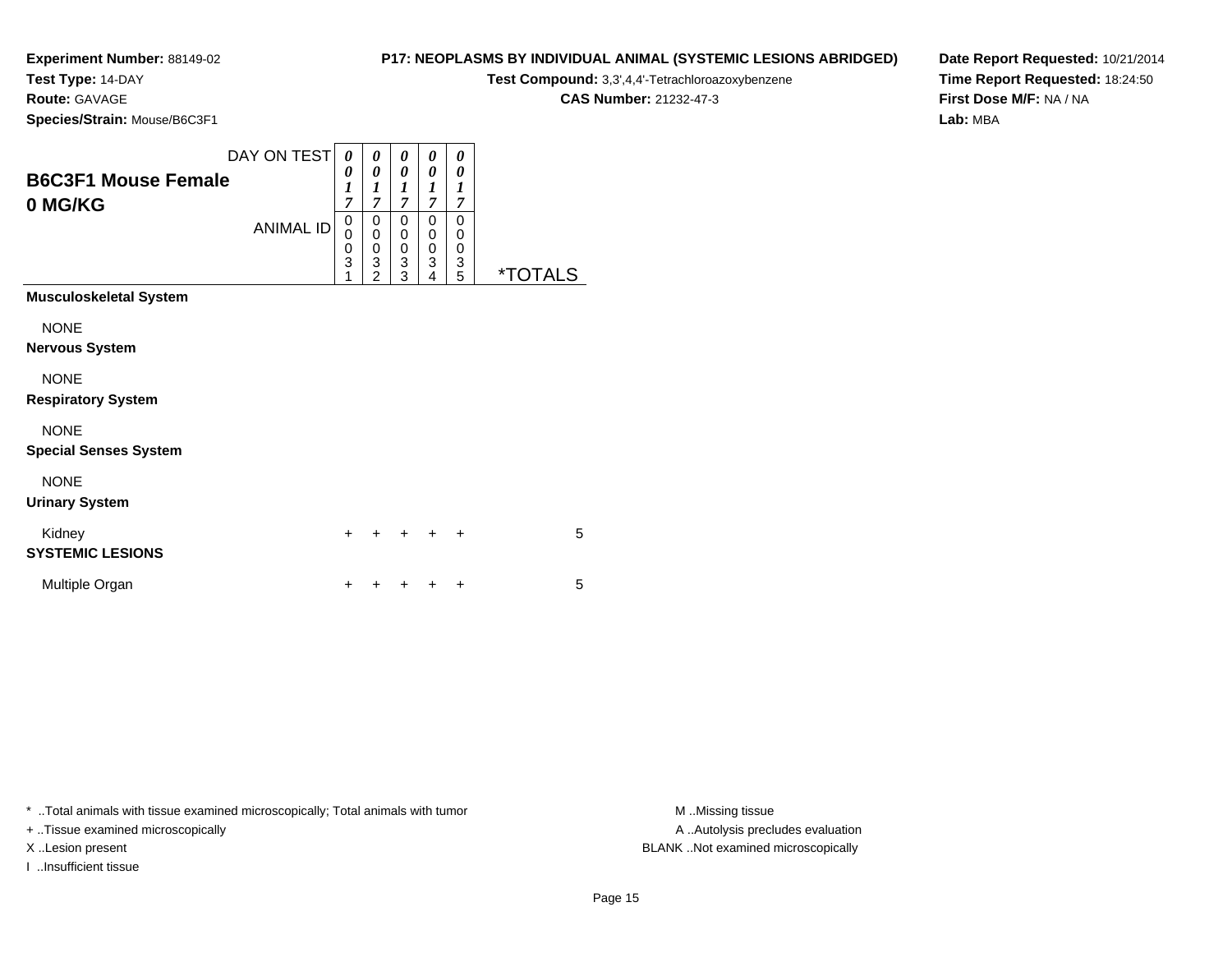**Test Type:** 14-DAY

**Route:** GAVAGE

**Species/Strain:** Mouse/B6C3F1

### **P17: NEOPLASMS BY INDIVIDUAL ANIMAL (SYSTEMIC LESIONS ABRIDGED)Test Compound:** 3,3',4,4'-Tetrachloroazoxybenzene

**CAS Number:** 21232-47-3

**Date Report Requested:** 10/21/2014**Time Report Requested:** 18:24:50**First Dose M/F:** NA / NA**Lab:** MBA

|                                                                                                                   | DAY ON TEST      | 0                               | $\boldsymbol{\theta}$                          | 0                               | 0                                                       | $\boldsymbol{\theta}$           |                       |
|-------------------------------------------------------------------------------------------------------------------|------------------|---------------------------------|------------------------------------------------|---------------------------------|---------------------------------------------------------|---------------------------------|-----------------------|
| <b>B6C3F1 Mouse Female</b><br>1 MG/KG                                                                             |                  | 0<br>$\boldsymbol{l}$<br>7      | $\boldsymbol{\theta}$<br>$\boldsymbol{l}$<br>7 | 0<br>$\boldsymbol{l}$<br>7      | 0<br>$\boldsymbol{l}$<br>7                              | 0<br>1<br>7                     |                       |
|                                                                                                                   | <b>ANIMAL ID</b> | $\mathbf 0$<br>0<br>0<br>3<br>6 | $\mathbf 0$<br>0<br>0<br>3<br>$\overline{7}$   | $\mathbf 0$<br>0<br>0<br>3<br>8 | $\mathbf 0$<br>0<br>0<br>$\ensuremath{\mathsf{3}}$<br>9 | $\mathbf 0$<br>0<br>0<br>4<br>0 | <i><b>*TOTALS</b></i> |
| <b>Alimentary System</b>                                                                                          |                  |                                 |                                                |                                 |                                                         |                                 |                       |
| Liver<br><b>Cardiovascular System</b>                                                                             |                  | +                               | +                                              | +                               |                                                         | $\ddot{}$                       | 5                     |
| <b>NONE</b><br><b>Endocrine System</b>                                                                            |                  |                                 |                                                |                                 |                                                         |                                 |                       |
| <b>NONE</b><br><b>General Body System</b>                                                                         |                  |                                 |                                                |                                 |                                                         |                                 |                       |
| <b>NONE</b><br><b>Genital System</b>                                                                              |                  |                                 |                                                |                                 |                                                         |                                 |                       |
| <b>NONE</b><br><b>Hematopoietic System</b>                                                                        |                  |                                 |                                                |                                 |                                                         |                                 |                       |
| Spleen                                                                                                            |                  | +                               | +                                              | $+$                             | $\ddot{}$                                               | $\div$                          | 5                     |
| Thymus<br><b>Integumentary System</b>                                                                             |                  | M                               |                                                |                                 | $+ + +$                                                 | $\ddot{}$                       | 4                     |
| <b>NONE</b><br><b>Musculoskeletal System</b>                                                                      |                  |                                 |                                                |                                 |                                                         |                                 |                       |
| <b>NONE</b><br><b>Nervous System</b>                                                                              |                  |                                 |                                                |                                 |                                                         |                                 |                       |
| * Total animals with tissue examined microscopically; Total animals with tumor<br>Tiesus sysmined misrossenically |                  |                                 |                                                |                                 |                                                         |                                 |                       |

+ ..Tissue examined microscopically

I ..Insufficient tissue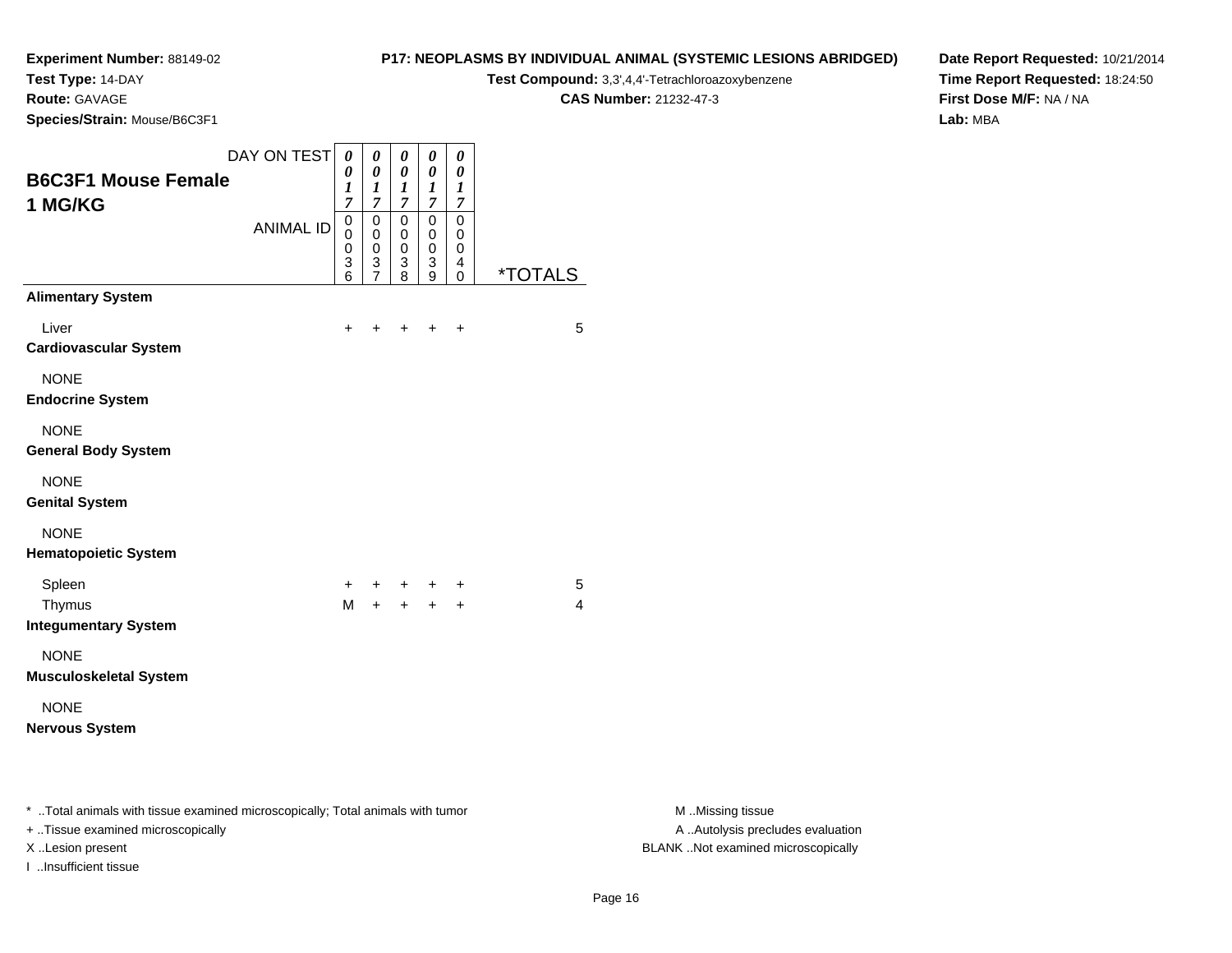# **Test Type:** 14-DAY

**Route:** GAVAGE

**Species/Strain:** Mouse/B6C3F1

| Test Compound: 3,3',4,4'-Tetrachloroazoxybenzene |
|--------------------------------------------------|
| $CAC$ Number $24222.472$                         |

**CAS Number:** 21232-47-3

**P17: NEOPLASMS BY INDIVIDUAL ANIMAL (SYSTEMIC LESIONS ABRIDGED)**

**Date Report Requested:** 10/21/2014**Time Report Requested:** 18:24:50**First Dose M/F:** NA / NA**Lab:** MBA

| <b>B6C3F1 Mouse Female</b><br>1 MG/KG       | DAY ON TEST<br><b>ANIMAL ID</b> | 0<br>0<br>1<br>$\overline{7}$<br>0<br>0 | 0<br>0<br>1<br>7<br>0<br>$\mathbf 0$ | 0<br>0<br>1<br>7<br>0<br>0 | 0<br>0<br>1<br>7<br>0<br>0 | 0<br>0<br>1<br>7<br>0<br>0 |                       |
|---------------------------------------------|---------------------------------|-----------------------------------------|--------------------------------------|----------------------------|----------------------------|----------------------------|-----------------------|
|                                             |                                 | $\frac{0}{3}$<br>6                      | $\mathbf 0$<br>3                     | 0<br>3<br>8                | 0<br>3<br>9                | 0<br>4<br>$\mathbf 0$      | <i><b>*TOTALS</b></i> |
| <b>NONE</b><br><b>Respiratory System</b>    |                                 |                                         |                                      |                            |                            |                            |                       |
| <b>NONE</b><br><b>Special Senses System</b> |                                 |                                         |                                      |                            |                            |                            |                       |
| <b>NONE</b><br><b>Urinary System</b>        |                                 |                                         |                                      |                            |                            |                            |                       |
| <b>NONE</b><br><b>SYSTEMIC LESIONS</b>      |                                 |                                         |                                      |                            |                            |                            |                       |

| Multiple Organ |  |  |  | + + + + + |  |  |  |
|----------------|--|--|--|-----------|--|--|--|
|----------------|--|--|--|-----------|--|--|--|

\* ..Total animals with tissue examined microscopically; Total animals with tumor **M** . Missing tissue M ..Missing tissue

+ ..Tissue examined microscopically

I ..Insufficient tissue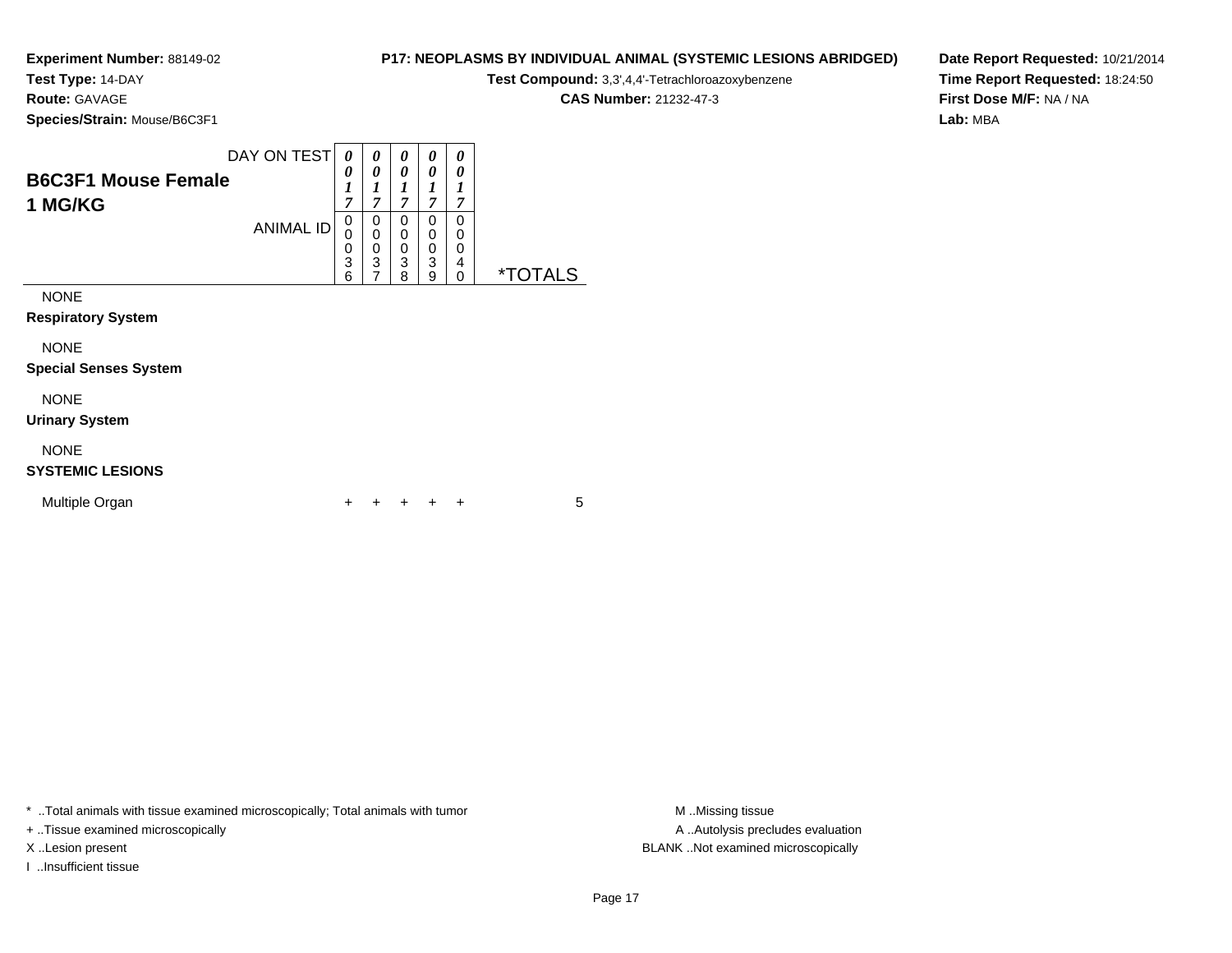**Test Type:** 14-DAY

**Route:** GAVAGE

**Species/Strain:** Mouse/B6C3F1

### **P17: NEOPLASMS BY INDIVIDUAL ANIMAL (SYSTEMIC LESIONS ABRIDGED)**

**Test Compound:** 3,3',4,4'-Tetrachloroazoxybenzene

**CAS Number:** 21232-47-3

**Date Report Requested:** 10/21/2014**Time Report Requested:** 18:24:50**First Dose M/F:** NA / NA**Lab:** MBA

|                                                                                | DAY ON TEST      | $\boldsymbol{\theta}$      | 0                          | $\pmb{\theta}$        | $\pmb{\theta}$   | 0                |                       |
|--------------------------------------------------------------------------------|------------------|----------------------------|----------------------------|-----------------------|------------------|------------------|-----------------------|
| <b>B6C3F1 Mouse Female</b>                                                     |                  | 0<br>$\boldsymbol{l}$      | 0<br>1                     | 0<br>$\boldsymbol{l}$ | 0<br>1           | 0<br>1           |                       |
| <b>MG/KG</b><br>3.2                                                            |                  | $\overline{7}$             | $\overline{7}$             | $\overline{7}$        | $\overline{7}$   | $\overline{7}$   |                       |
|                                                                                | <b>ANIMAL ID</b> | $\mathbf 0$<br>$\mathbf 0$ | $\mathbf 0$<br>$\mathbf 0$ | $\mathbf 0$<br>0      | $\mathbf 0$<br>0 | $\mathbf 0$<br>0 |                       |
|                                                                                |                  | 0<br>4                     | 0<br>4                     | 0<br>4                | 0<br>4           | 0<br>4           |                       |
|                                                                                |                  | 1                          | $\overline{2}$             | 3                     | 4                | 5                | <i><b>*TOTALS</b></i> |
| <b>Alimentary System</b>                                                       |                  |                            |                            |                       |                  |                  |                       |
| Liver                                                                          |                  | +                          |                            |                       | ÷                | $\ddot{}$        | 5                     |
| <b>Cardiovascular System</b>                                                   |                  |                            |                            |                       |                  |                  |                       |
| <b>NONE</b>                                                                    |                  |                            |                            |                       |                  |                  |                       |
| <b>Endocrine System</b>                                                        |                  |                            |                            |                       |                  |                  |                       |
| <b>NONE</b>                                                                    |                  |                            |                            |                       |                  |                  |                       |
| <b>General Body System</b>                                                     |                  |                            |                            |                       |                  |                  |                       |
| <b>NONE</b>                                                                    |                  |                            |                            |                       |                  |                  |                       |
| <b>Genital System</b>                                                          |                  |                            |                            |                       |                  |                  |                       |
| <b>NONE</b>                                                                    |                  |                            |                            |                       |                  |                  |                       |
| <b>Hematopoietic System</b>                                                    |                  |                            |                            |                       |                  |                  |                       |
| Spleen                                                                         |                  | +                          |                            |                       |                  | $\ddot{}$        | 5                     |
| Thymus                                                                         |                  | $\ddot{}$                  | $\ddot{}$                  | $+$                   | $+$              | $\ddot{}$        | 5                     |
| <b>Integumentary System</b>                                                    |                  |                            |                            |                       |                  |                  |                       |
| <b>NONE</b>                                                                    |                  |                            |                            |                       |                  |                  |                       |
| <b>Musculoskeletal System</b>                                                  |                  |                            |                            |                       |                  |                  |                       |
| <b>NONE</b>                                                                    |                  |                            |                            |                       |                  |                  |                       |
| <b>Nervous System</b>                                                          |                  |                            |                            |                       |                  |                  |                       |
|                                                                                |                  |                            |                            |                       |                  |                  |                       |
|                                                                                |                  |                            |                            |                       |                  |                  |                       |
| * Total animals with tissue examined microscopically; Total animals with tumor |                  |                            |                            |                       |                  |                  |                       |
| Ticcuo ovaminod microscopically                                                |                  |                            |                            |                       |                  |                  |                       |

+ ..Tissue examined microscopically

I ..Insufficient tissue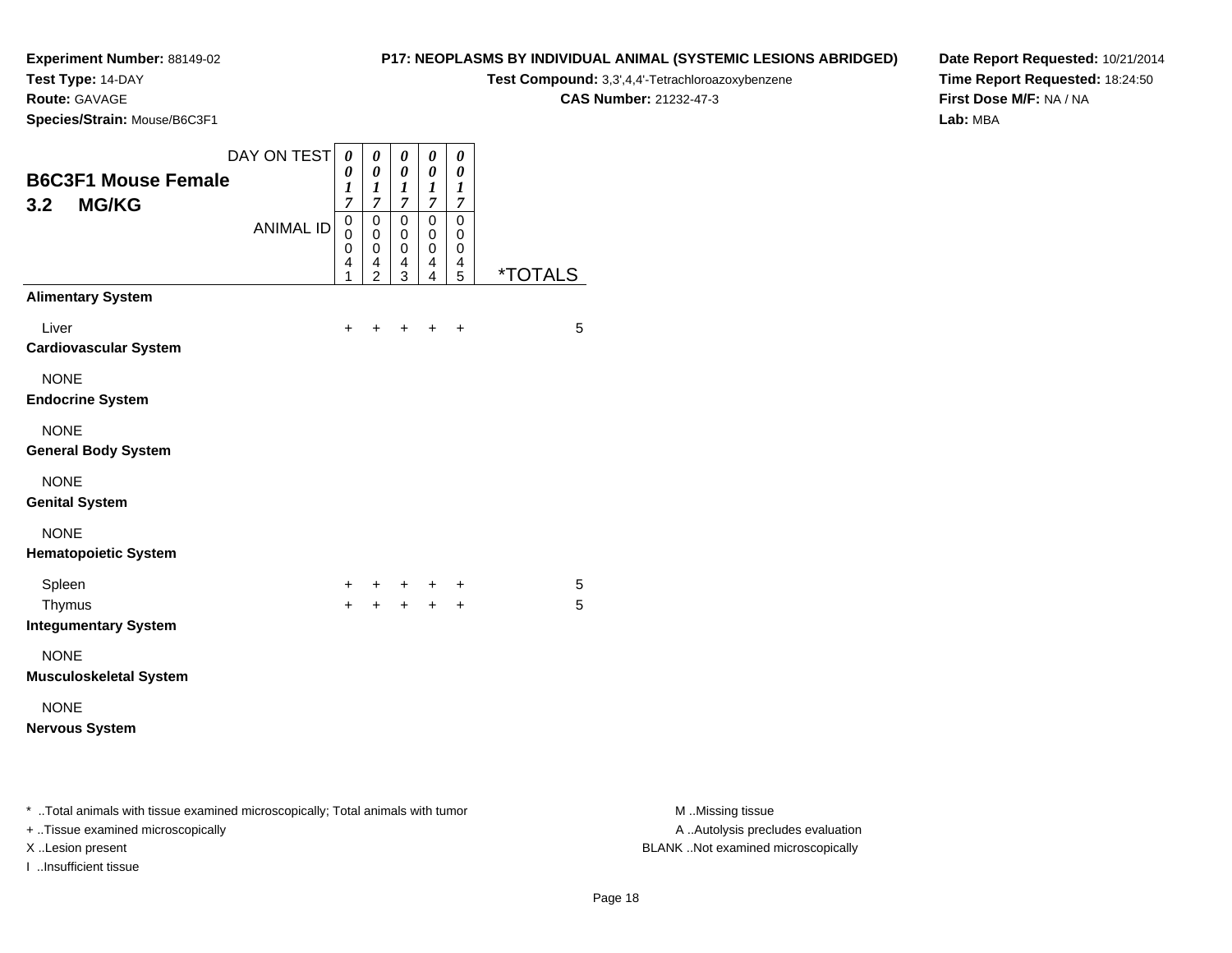**Test Type:** 14-DAY

**Route:** GAVAGE

**Species/Strain:** Mouse/B6C3F1

### **P17: NEOPLASMS BY INDIVIDUAL ANIMAL (SYSTEMIC LESIONS ABRIDGED)**

**Test Compound:** 3,3',4,4'-Tetrachloroazoxybenzene

**CAS Number:** 21232-47-3

**Date Report Requested:** 10/21/2014**Time Report Requested:** 18:24:50**First Dose M/F:** NA / NA**Lab:** MBA

| <b>B6C3F1 Mouse Female</b>   | DAY ON TEST      | 0<br>0                     | $\boldsymbol{\theta}$<br>0                   | 0<br>0                | 0<br>0                | 0<br>0                |                       |
|------------------------------|------------------|----------------------------|----------------------------------------------|-----------------------|-----------------------|-----------------------|-----------------------|
| <b>MG/KG</b><br>3.2          |                  | 1<br>7                     | 1<br>7                                       | 1<br>$\overline{7}$   | 1<br>7                | 1<br>7                |                       |
|                              | <b>ANIMAL ID</b> | 0<br>0<br>$\mathbf 0$<br>4 | 0<br>0<br>$\mathbf 0$<br>4<br>$\overline{2}$ | 0<br>0<br>0<br>4<br>3 | 0<br>0<br>0<br>4<br>4 | 0<br>0<br>0<br>4<br>5 | <i><b>*TOTALS</b></i> |
| <b>NONE</b>                  |                  |                            |                                              |                       |                       |                       |                       |
| <b>Respiratory System</b>    |                  |                            |                                              |                       |                       |                       |                       |
| <b>NONE</b>                  |                  |                            |                                              |                       |                       |                       |                       |
| <b>Special Senses System</b> |                  |                            |                                              |                       |                       |                       |                       |
| <b>NONE</b>                  |                  |                            |                                              |                       |                       |                       |                       |
| <b>Urinary System</b>        |                  |                            |                                              |                       |                       |                       |                       |
| <b>NONE</b>                  |                  |                            |                                              |                       |                       |                       |                       |

### **SYSTEMIC LESIONS**

| Multiple Organ |  |  |  | + + + + + |  |  |  |
|----------------|--|--|--|-----------|--|--|--|
|----------------|--|--|--|-----------|--|--|--|

\* ..Total animals with tissue examined microscopically; Total animals with tumor **M** . Missing tissue M ..Missing tissue

+ ..Tissue examined microscopically

I ..Insufficient tissue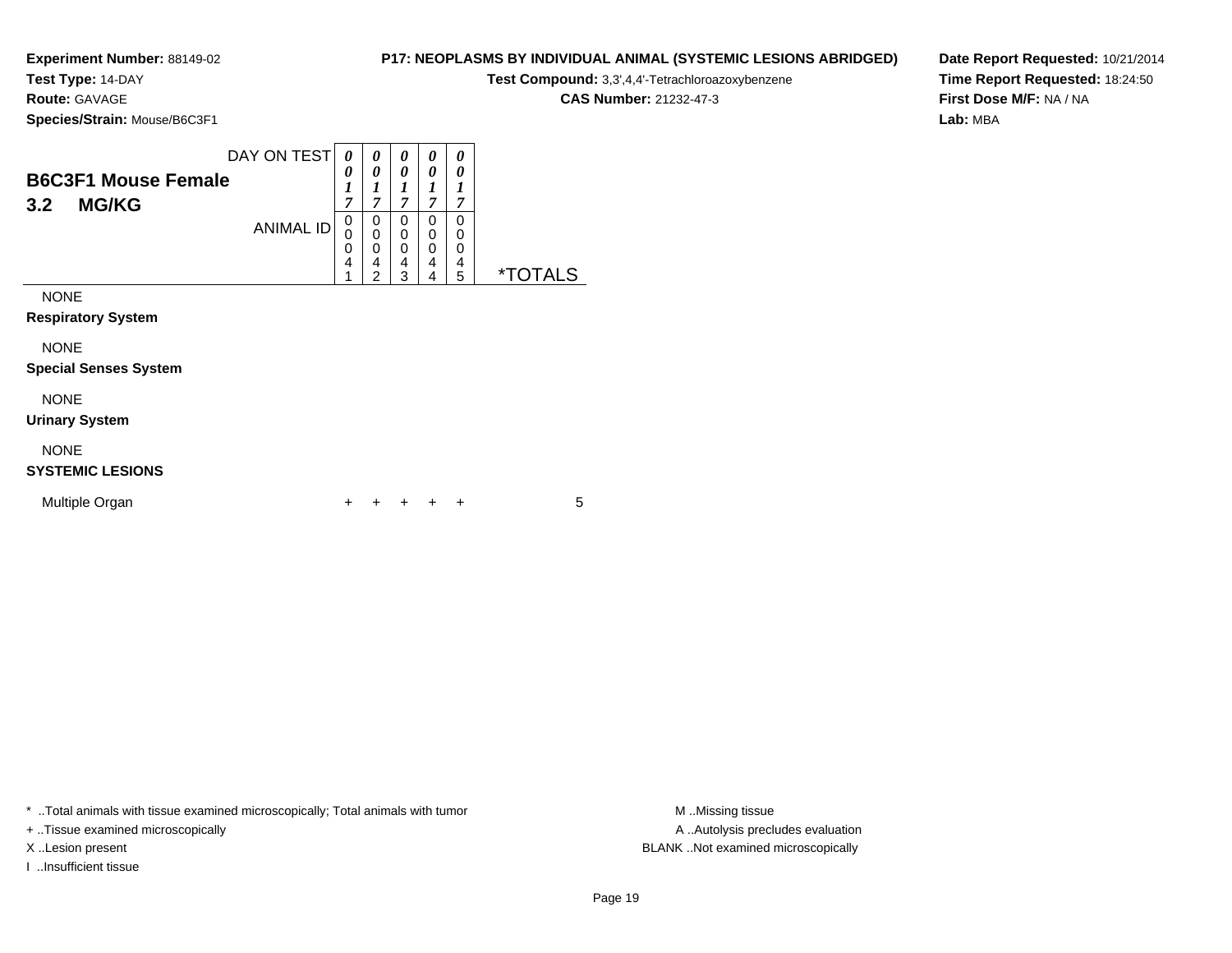**Test Type:** 14-DAY

**Route:** GAVAGE

I ..Insufficient tissue

**Species/Strain:** Mouse/B6C3F1

#### **P17: NEOPLASMS BY INDIVIDUAL ANIMAL (SYSTEMIC LESIONS ABRIDGED)**

**Test Compound:** 3,3',4,4'-Tetrachloroazoxybenzene

**CAS Number:** 21232-47-3

**Date Report Requested:** 10/21/2014**Time Report Requested:** 18:24:50**First Dose M/F:** NA / NA**Lab:** MBA

|                                                                                                                     | DAY ON TEST      | 0                                         | 0                                                      | 0                                       | 0                                               | 0                               |                       |
|---------------------------------------------------------------------------------------------------------------------|------------------|-------------------------------------------|--------------------------------------------------------|-----------------------------------------|-------------------------------------------------|---------------------------------|-----------------------|
| <b>B6C3F1 Mouse Female</b><br>10 MG/KG                                                                              |                  | 0<br>$\boldsymbol{l}$<br>$\overline{7}$   | 0<br>1<br>$\overline{7}$                               | 0<br>$\boldsymbol{l}$<br>$\overline{7}$ | 0<br>$\bm{l}$<br>$\overline{7}$                 | 0<br>1<br>$\overline{7}$        |                       |
|                                                                                                                     | <b>ANIMAL ID</b> | $\mathsf 0$<br>$\mathbf 0$<br>0<br>4<br>6 | $\mathbf 0$<br>0<br>$\mathbf 0$<br>4<br>$\overline{7}$ | $\mathsf 0$<br>0<br>0<br>4<br>8         | $\mathbf 0$<br>$\pmb{0}$<br>$\pmb{0}$<br>4<br>9 | $\mathsf 0$<br>0<br>0<br>5<br>0 | <i><b>*TOTALS</b></i> |
| <b>Alimentary System</b>                                                                                            |                  |                                           |                                                        |                                         |                                                 |                                 |                       |
| Liver<br><b>Cardiovascular System</b>                                                                               |                  | $\ddot{}$                                 | +                                                      | +                                       | $\pm$                                           | $\ddot{}$                       | 5                     |
| <b>NONE</b><br><b>Endocrine System</b>                                                                              |                  |                                           |                                                        |                                         |                                                 |                                 |                       |
| <b>NONE</b><br><b>General Body System</b>                                                                           |                  |                                           |                                                        |                                         |                                                 |                                 |                       |
| <b>NONE</b><br><b>Genital System</b>                                                                                |                  |                                           |                                                        |                                         |                                                 |                                 |                       |
| <b>NONE</b><br><b>Hematopoietic System</b>                                                                          |                  |                                           |                                                        |                                         |                                                 |                                 |                       |
| Spleen                                                                                                              |                  | +                                         | +                                                      | +                                       | +                                               | +                               | 5                     |
| Thymus<br><b>Integumentary System</b>                                                                               |                  | $+$                                       | $\ddot{}$                                              | $+$                                     | $+$                                             | $+$                             | 5                     |
| <b>NONE</b><br><b>Musculoskeletal System</b>                                                                        |                  |                                           |                                                        |                                         |                                                 |                                 |                       |
| <b>NONE</b><br><b>Nervous System</b>                                                                                |                  |                                           |                                                        |                                         |                                                 |                                 |                       |
| * Total animals with tissue examined microscopically; Total animals with tumor<br>+ Tissue examined microscopically |                  |                                           |                                                        |                                         |                                                 |                                 |                       |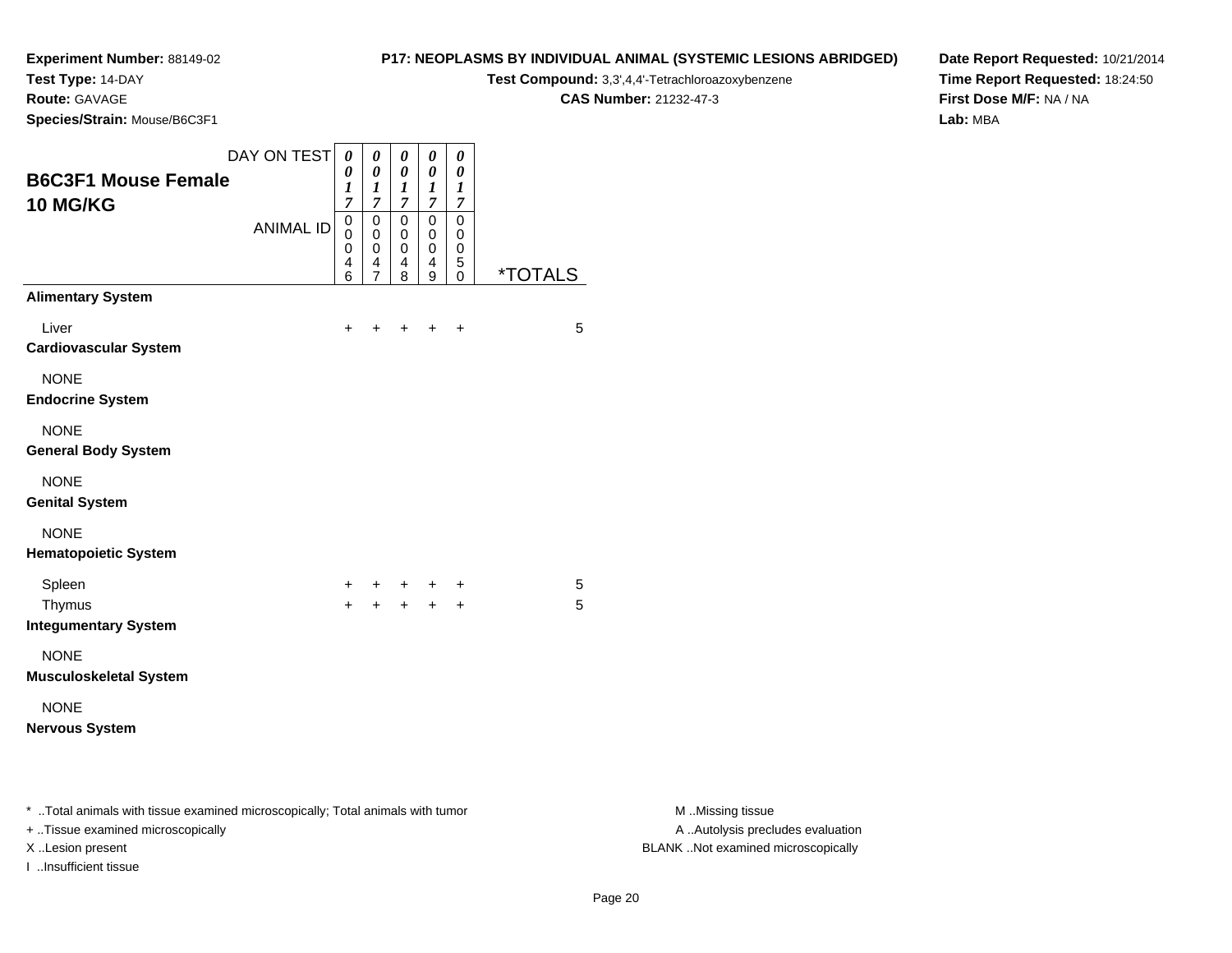**Test Type:** 14-DAY

**Route:** GAVAGE

**Species/Strain:** Mouse/B6C3F1

#### **P17: NEOPLASMS BY INDIVIDUAL ANIMAL (SYSTEMIC LESIONS ABRIDGED)**

**Test Compound:** 3,3',4,4'-Tetrachloroazoxybenzene

**CAS Number:** 21232-47-3

**Date Report Requested:** 10/21/2014**Time Report Requested:** 18:24:50**First Dose M/F:** NA / NA**Lab:** MBA

| <b>B6C3F1 Mouse Female</b><br><b>10 MG/KG</b> | DAY ON TEST      | 0<br>0<br>$\boldsymbol{l}$<br>$\overline{7}$ | 0<br>0<br>1<br>7      | 0<br>0<br>1<br>7                | 0<br>0<br>1<br>7      | 0<br>0<br>1<br>7             |                       |
|-----------------------------------------------|------------------|----------------------------------------------|-----------------------|---------------------------------|-----------------------|------------------------------|-----------------------|
|                                               | <b>ANIMAL ID</b> | 0<br>0<br>0<br>4<br>6                        | 0<br>0<br>0<br>4<br>7 | 0<br>0<br>$\mathbf 0$<br>4<br>8 | 0<br>0<br>0<br>4<br>9 | 0<br>0<br>0<br>5<br>$\Omega$ | <i><b>*TOTALS</b></i> |
| <b>NONE</b><br><b>Respiratory System</b>      |                  |                                              |                       |                                 |                       |                              |                       |
| <b>NONE</b><br><b>Special Senses System</b>   |                  |                                              |                       |                                 |                       |                              |                       |
| <b>NONE</b><br><b>Urinary System</b>          |                  |                                              |                       |                                 |                       |                              |                       |
| <b>NONE</b>                                   |                  |                                              |                       |                                 |                       |                              |                       |

### **SYSTEMIC LESIONS**

| <b>Multiple Organ</b> |  |  |  | + + + + + |  |  |  |
|-----------------------|--|--|--|-----------|--|--|--|
|-----------------------|--|--|--|-----------|--|--|--|

\* ..Total animals with tissue examined microscopically; Total animals with tumor **M** . Missing tissue M ..Missing tissue

+ ..Tissue examined microscopically

I ..Insufficient tissue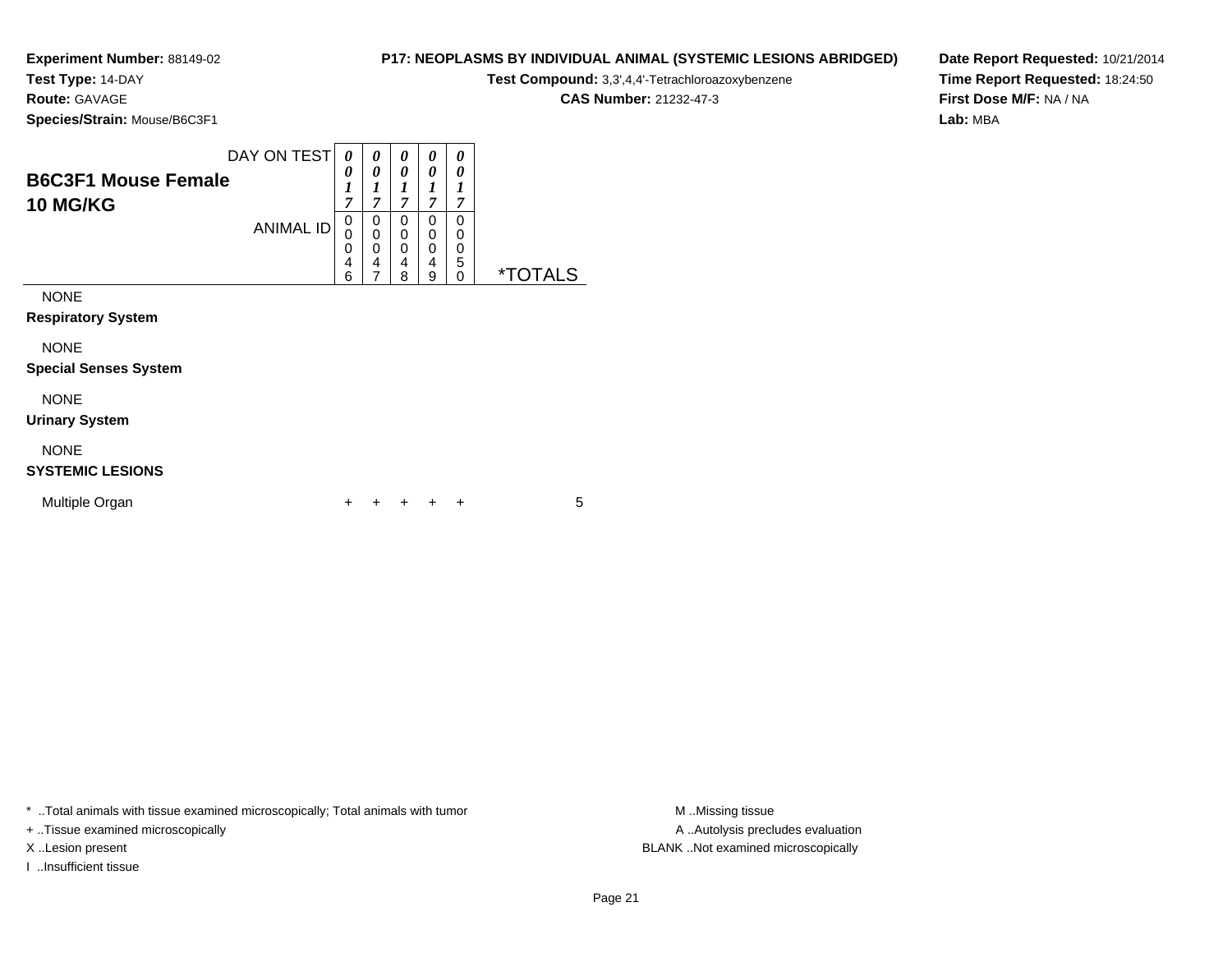**Test Type:** 14-DAY

**Route:** GAVAGE

**Species/Strain:** Mouse/B6C3F1

#### **P17: NEOPLASMS BY INDIVIDUAL ANIMAL (SYSTEMIC LESIONS ABRIDGED)**

**Test Compound:** 3,3',4,4'-Tetrachloroazoxybenzene

**CAS Number:** 21232-47-3

**Date Report Requested:** 10/21/2014**Time Report Requested:** 18:24:50**First Dose M/F:** NA / NA**Lab:** MBA

| DAY ON TEST<br><b>B6C3F1 Mouse Female</b><br>32 MG/KG                                                                | $\pmb{\theta}$<br>0<br>$\boldsymbol{l}$<br>$\overline{7}$ | $\pmb{\theta}$<br>$\boldsymbol{\theta}$<br>1<br>$\boldsymbol{7}$ | $\pmb{\theta}$<br>$\boldsymbol{\theta}$<br>$\boldsymbol{l}$<br>$\boldsymbol{7}$ | 0<br>$\pmb{\theta}$<br>$\boldsymbol{l}$<br>$\boldsymbol{7}$ | $\boldsymbol{\theta}$<br>$\boldsymbol{\theta}$<br>1<br>$\overline{7}$ |                       |                                                       |
|----------------------------------------------------------------------------------------------------------------------|-----------------------------------------------------------|------------------------------------------------------------------|---------------------------------------------------------------------------------|-------------------------------------------------------------|-----------------------------------------------------------------------|-----------------------|-------------------------------------------------------|
| <b>ANIMAL ID</b>                                                                                                     | $\mathsf 0$<br>0<br>0<br>5<br>1                           | $\mathbf 0$<br>$\mathbf 0$<br>$\pmb{0}$<br>$\frac{5}{2}$         | $\mathbf 0$<br>$\mathbf 0$<br>$\pmb{0}$<br>$\frac{5}{3}$                        | $\pmb{0}$<br>$\mathbf 0$<br>$\mathbf 0$<br>$\frac{5}{4}$    | $\pmb{0}$<br>0<br>$\pmb{0}$<br>$\frac{5}{5}$                          | <i><b>*TOTALS</b></i> |                                                       |
| <b>Alimentary System</b>                                                                                             |                                                           |                                                                  |                                                                                 |                                                             |                                                                       |                       |                                                       |
| Liver<br><b>Cardiovascular System</b>                                                                                | $\ddot{}$                                                 | $\ddot{}$                                                        | +                                                                               | $\ddot{}$                                                   | $\ddot{}$                                                             | 5                     |                                                       |
| <b>NONE</b><br><b>Endocrine System</b>                                                                               |                                                           |                                                                  |                                                                                 |                                                             |                                                                       |                       |                                                       |
| <b>NONE</b><br><b>General Body System</b>                                                                            |                                                           |                                                                  |                                                                                 |                                                             |                                                                       |                       |                                                       |
| <b>NONE</b><br><b>Genital System</b>                                                                                 |                                                           |                                                                  |                                                                                 |                                                             |                                                                       |                       |                                                       |
| <b>NONE</b><br><b>Hematopoietic System</b>                                                                           |                                                           |                                                                  |                                                                                 |                                                             |                                                                       |                       |                                                       |
| Spleen                                                                                                               | +                                                         |                                                                  | +                                                                               | +                                                           | +                                                                     | 5                     |                                                       |
| Thymus<br><b>Integumentary System</b>                                                                                | $+$                                                       |                                                                  |                                                                                 | $+$                                                         | $\ddot{}$                                                             | 5                     |                                                       |
| <b>NONE</b><br><b>Musculoskeletal System</b>                                                                         |                                                           |                                                                  |                                                                                 |                                                             |                                                                       |                       |                                                       |
| <b>NONE</b><br><b>Nervous System</b>                                                                                 |                                                           |                                                                  |                                                                                 |                                                             |                                                                       |                       |                                                       |
| *  Total animals with tissue examined microscopically; Total animals with tumor<br>+ Tissue examined microscopically |                                                           |                                                                  |                                                                                 |                                                             |                                                                       |                       | M Missing tissue<br>A  Autolysis precludes evaluation |

I ..Insufficient tissue

M ..Missing tissue X ..Lesion present BLANK ..Not examined microscopically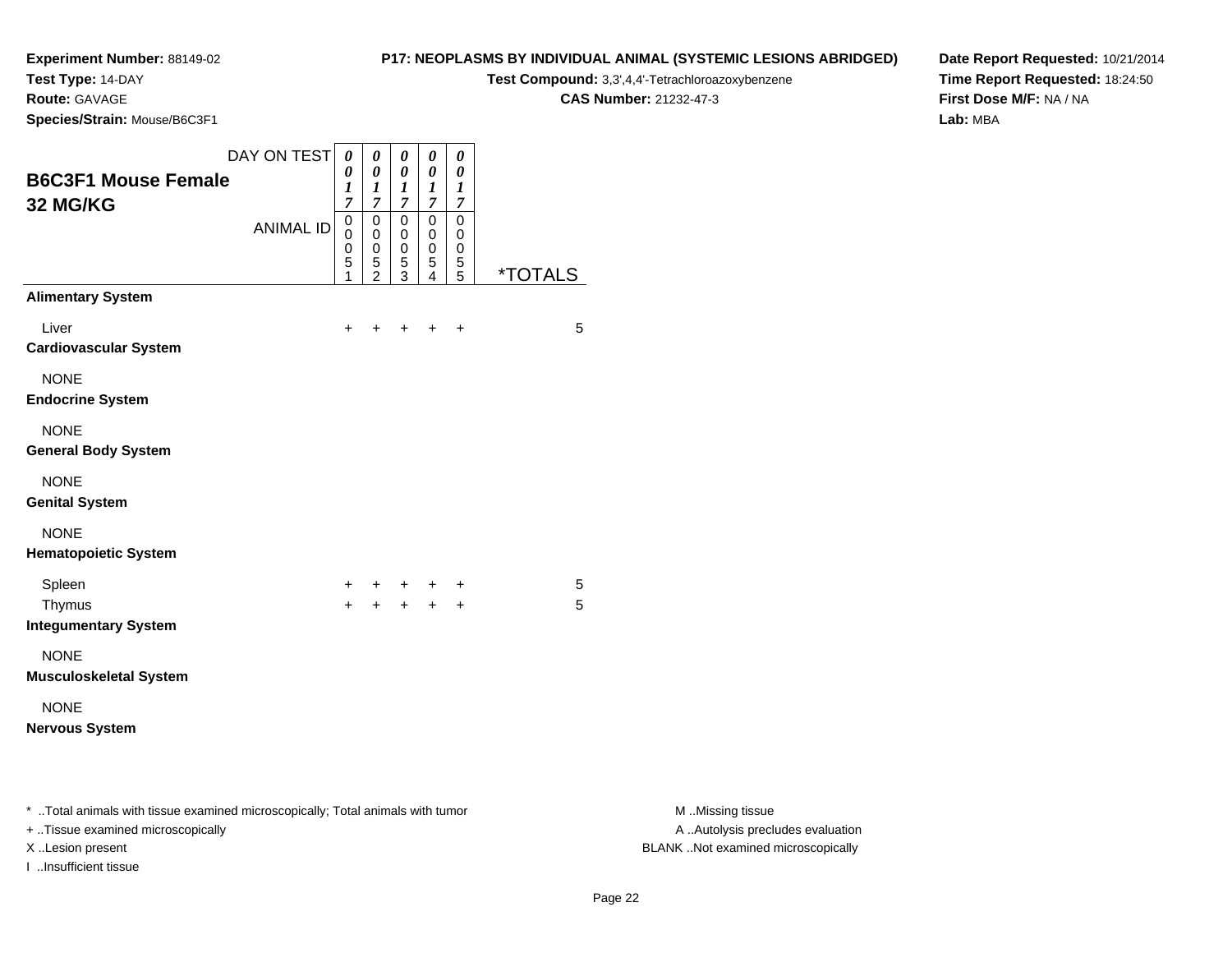**Test Type:** 14-DAY

**Route:** GAVAGE

**Species/Strain:** Mouse/B6C3F1

| Test Compound: 3,3',4,4'-Tetrachloroazoxybenzene |
|--------------------------------------------------|
| $0.80$ Messless 04000 470                        |

<sup>+</sup> <sup>+</sup> <sup>+</sup> <sup>+</sup> <sup>5</sup>

**CAS Number:** 21232-47-3

**P17: NEOPLASMS BY INDIVIDUAL ANIMAL (SYSTEMIC LESIONS ABRIDGED)**

**Date Report Requested:** 10/21/2014**Time Report Requested:** 18:24:50**First Dose M/F:** NA / NA**Lab:** MBA

|                                        | DAY ON TEST      | 0                                  | 0                                  | 0                        | 0                     | $\theta$              |                       |
|----------------------------------------|------------------|------------------------------------|------------------------------------|--------------------------|-----------------------|-----------------------|-----------------------|
| <b>B6C3F1 Mouse Female</b><br>32 MG/KG |                  | 0<br>1<br>7                        | 0<br>1<br>$\overline{7}$           | 0<br>1<br>$\overline{7}$ | 0<br>ı<br>7           | 0<br>1<br>7           |                       |
|                                        | <b>ANIMAL ID</b> | 0<br>0<br>0<br>$\overline{5}$<br>1 | 0<br>0<br>0<br>5<br>$\overline{c}$ | 0<br>0<br>0<br>5<br>3    | 0<br>0<br>0<br>5<br>4 | 0<br>0<br>0<br>5<br>5 | <i><b>*TOTALS</b></i> |
| <b>NONE</b>                            |                  |                                    |                                    |                          |                       |                       |                       |
| <b>Respiratory System</b>              |                  |                                    |                                    |                          |                       |                       |                       |
| <b>NONE</b>                            |                  |                                    |                                    |                          |                       |                       |                       |
| <b>Special Senses System</b>           |                  |                                    |                                    |                          |                       |                       |                       |
| <b>NONE</b>                            |                  |                                    |                                    |                          |                       |                       |                       |
| <b>Urinary System</b>                  |                  |                                    |                                    |                          |                       |                       |                       |
| <b>NONE</b><br><b>SYSTEMIC LESIONS</b> |                  |                                    |                                    |                          |                       |                       |                       |

\* ..Total animals with tissue examined microscopically; Total animals with tumor **M** . Missing tissue M ..Missing tissue

n  $+$ 

+ ..Tissue examined microscopically

I ..Insufficient tissue

Multiple Organ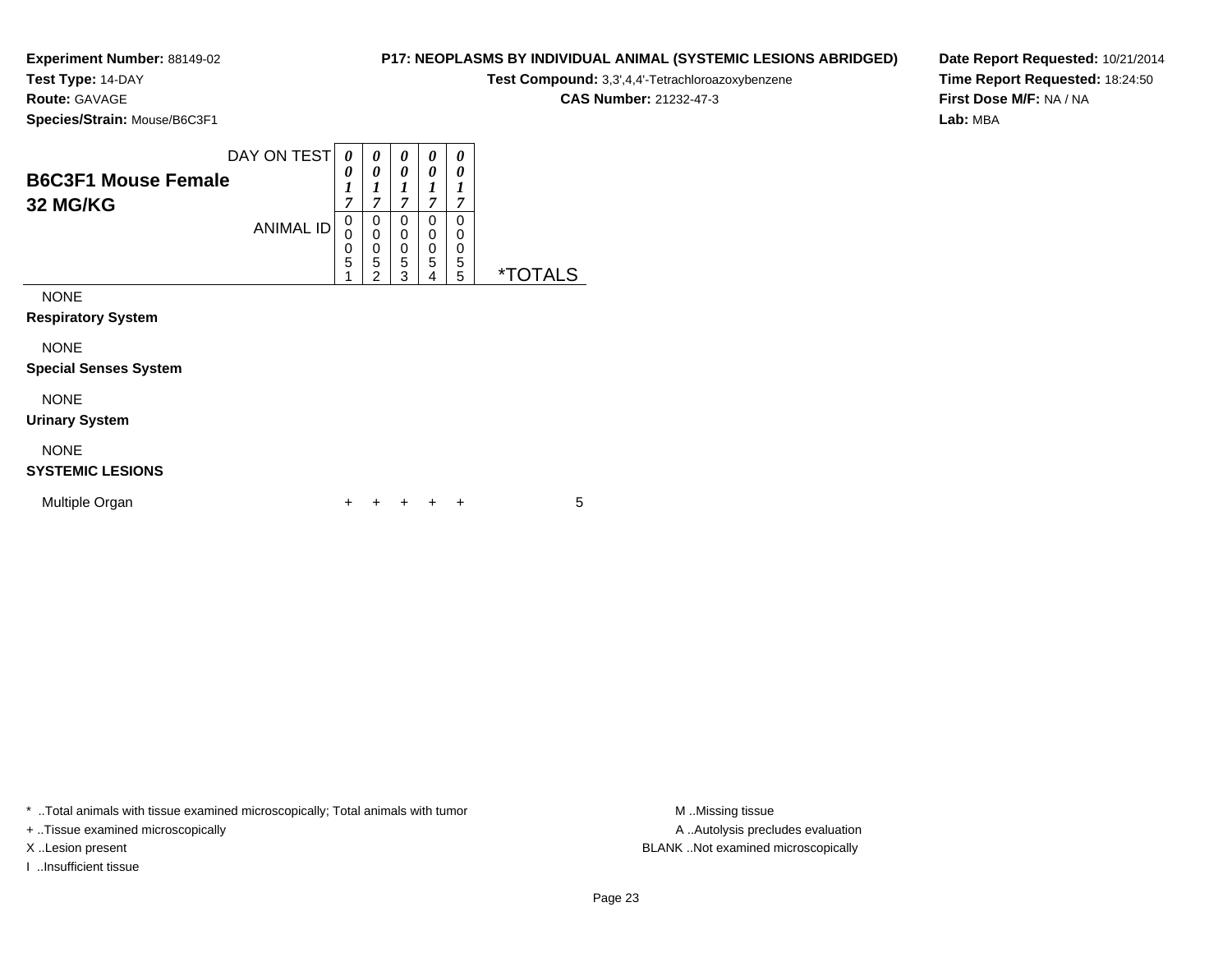# **Test Type:** 14-DAY

**Route:** GAVAGE

**Species/Strain:** Mouse/B6C3F1

### **P17: NEOPLASMS BY INDIVIDUAL ANIMAL (SYSTEMIC LESIONS ABRIDGED)Test Compound:** 3,3',4,4'-Tetrachloroazoxybenzene

**CAS Number:** 21232-47-3

**Date Report Requested:** 10/21/2014**Time Report Requested:** 18:24:50**First Dose M/F:** NA / NA**Lab:** MBA

| <b>B6C3F1 Mouse Female</b><br><b>MG/KG</b><br>100  | DAY ON TEST      | 0<br>0<br>1<br>$\overline{7}$ | 0<br>0<br>1<br>7                   | 0<br>$\pmb{\theta}$<br>1<br>7   | 0<br>$\boldsymbol{\theta}$<br>1<br>$\overline{7}$ | 0<br>0<br>1<br>7                                     |                       |
|----------------------------------------------------|------------------|-------------------------------|------------------------------------|---------------------------------|---------------------------------------------------|------------------------------------------------------|-----------------------|
|                                                    | <b>ANIMAL ID</b> | 0<br>0<br>0<br>5<br>6         | 0<br>0<br>0<br>5<br>$\overline{7}$ | $\mathbf 0$<br>0<br>0<br>5<br>8 | $\mathbf 0$<br>0<br>$\mathbf 0$<br>5<br>9         | $\mathbf 0$<br>0<br>$\mathbf 0$<br>6<br>$\mathbf{0}$ | <i><b>*TOTALS</b></i> |
| <b>Alimentary System</b>                           |                  |                               |                                    |                                 |                                                   |                                                      |                       |
| Gallbladder                                        |                  | $\ddot{}$                     | ÷                                  | +                               | +                                                 | +                                                    | 5                     |
| Liver                                              |                  | $+$                           | $+$                                | $\ddot{}$                       | $+$                                               | $\ddot{}$                                            | 5                     |
| Stomach, Forestomach                               |                  | $+$                           | $+$                                | $+$                             | $+$                                               | $\ddot{}$                                            | 5                     |
| Stomach, Glandular<br><b>Cardiovascular System</b> |                  | $\ddot{}$                     | $+$                                | $\ddot{}$                       | $\ddot{}$                                         | $\ddot{}$                                            | 5                     |
| <b>NONE</b><br><b>Endocrine System</b>             |                  |                               |                                    |                                 |                                                   |                                                      |                       |
| <b>NONE</b><br><b>General Body System</b>          |                  |                               |                                    |                                 |                                                   |                                                      |                       |
| <b>NONE</b><br><b>Genital System</b>               |                  |                               |                                    |                                 |                                                   |                                                      |                       |
| <b>NONE</b><br><b>Hematopoietic System</b>         |                  |                               |                                    |                                 |                                                   |                                                      |                       |
| Lymph Node, Mesenteric                             |                  | $\ddot{}$                     | ÷                                  | $\ddot{}$                       | ÷                                                 | +                                                    | 5                     |
| Spleen                                             |                  | $\ddot{}$                     | $\ddot{}$                          | $\ddot{}$                       | $\ddot{}$                                         | +                                                    | 5                     |
| Thymus<br><b>Integumentary System</b>              |                  | $\ddot{}$                     | $\ddot{}$                          | $\ddot{}$                       | $\ddot{}$                                         | $\ddot{}$                                            | 5                     |
| <b>NONE</b>                                        |                  |                               |                                    |                                 |                                                   |                                                      |                       |

\* ..Total animals with tissue examined microscopically; Total animals with tumor **M** . Missing tissue M ..Missing tissue

+ ..Tissue examined microscopically

I ..Insufficient tissue